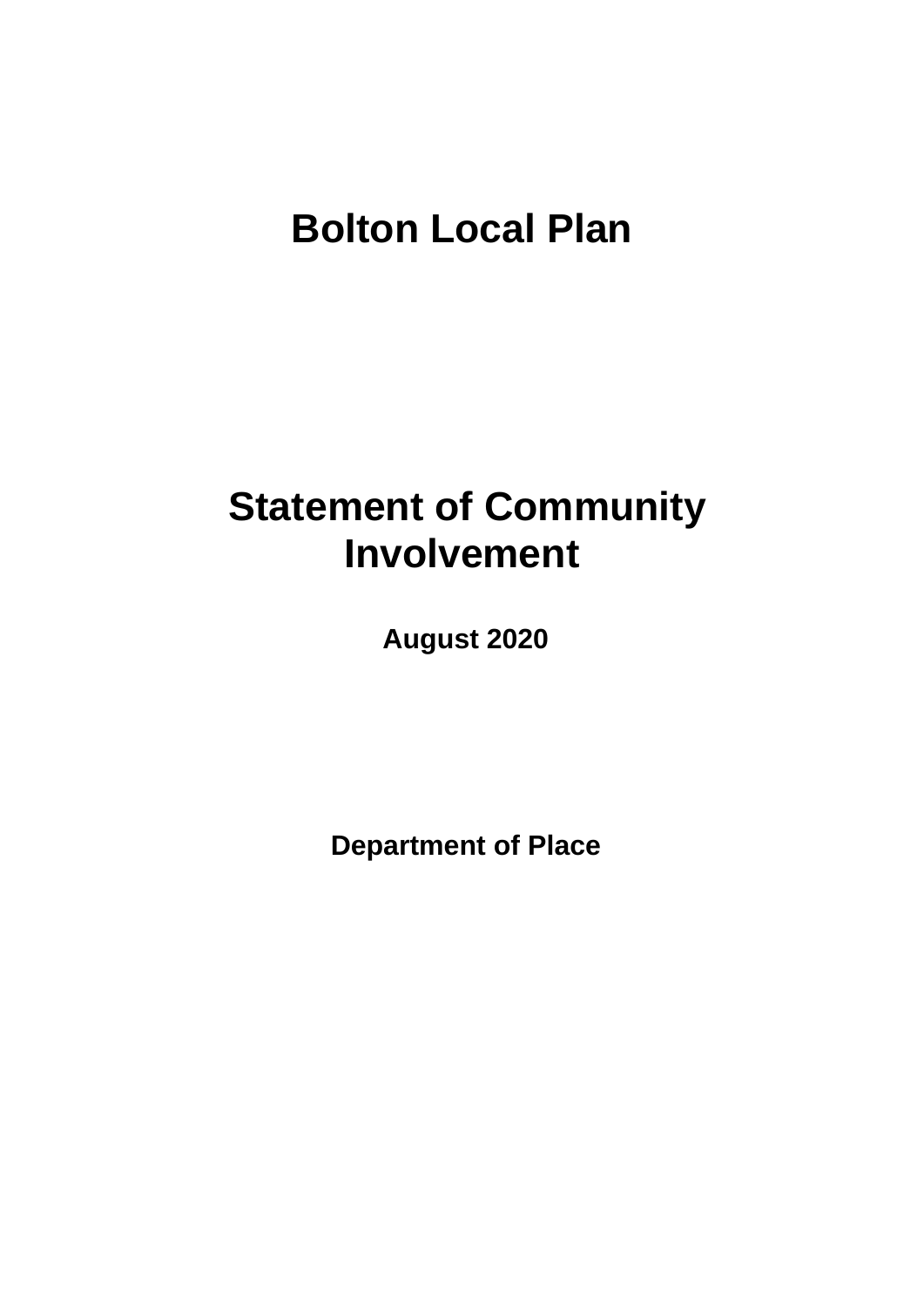0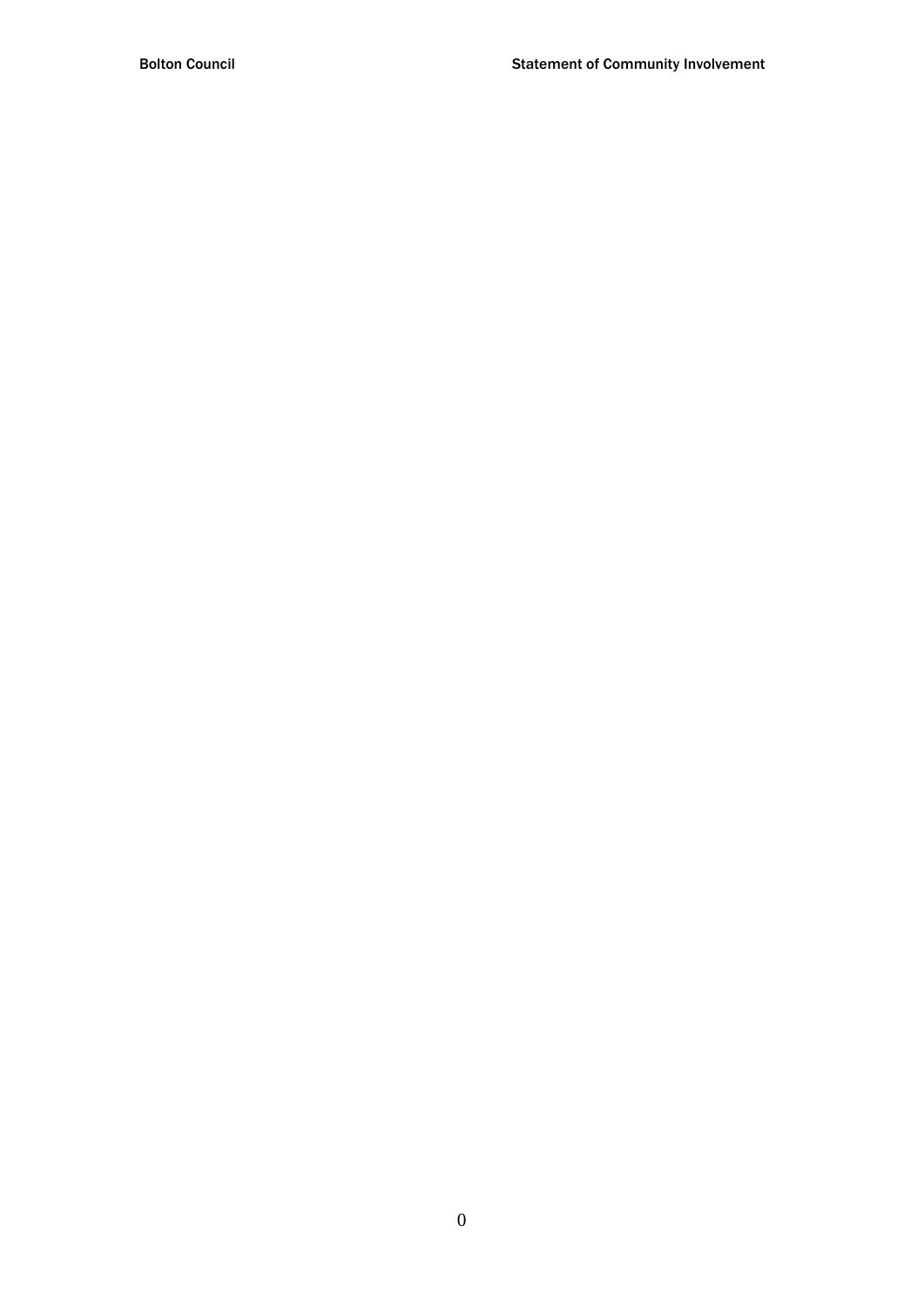# Statement of Community Involvement August 2020

# **Contents Page**

|                                                              | Page |
|--------------------------------------------------------------|------|
|                                                              |      |
| Introduction                                                 | 2    |
| The Plan Making System                                       | 3    |
| <b>Consultation Processes</b>                                | 6    |
| Methods of consultation for Development Plan Documents       | 15   |
| and Supplementary Planning Documents                         |      |
| <b>Strategic Environmental Assessment and Sustainability</b> | 18   |
| Appraisal                                                    |      |
| <b>Planning Control Process</b>                              | 19   |
| Monitoring and Review                                        | 24   |
| <b>Appendix 1 Potential Consultation Methods</b>             | 25   |
| Appendix 2 Potential Methods of Consultation on              | 30   |
| Development Plan Documents                                   |      |
| Appendix 3 Potential Methods of Consultation on              | 32   |
| <b>Supplementary Planning Documents</b>                      |      |
| Appendix 4 Potential methods of consultation on              | 34   |
| Neighbourhood Plans                                          |      |
| Appendix 5 Consultee List                                    | 35   |
| Appendix 6 Glossary of Terms                                 | 37   |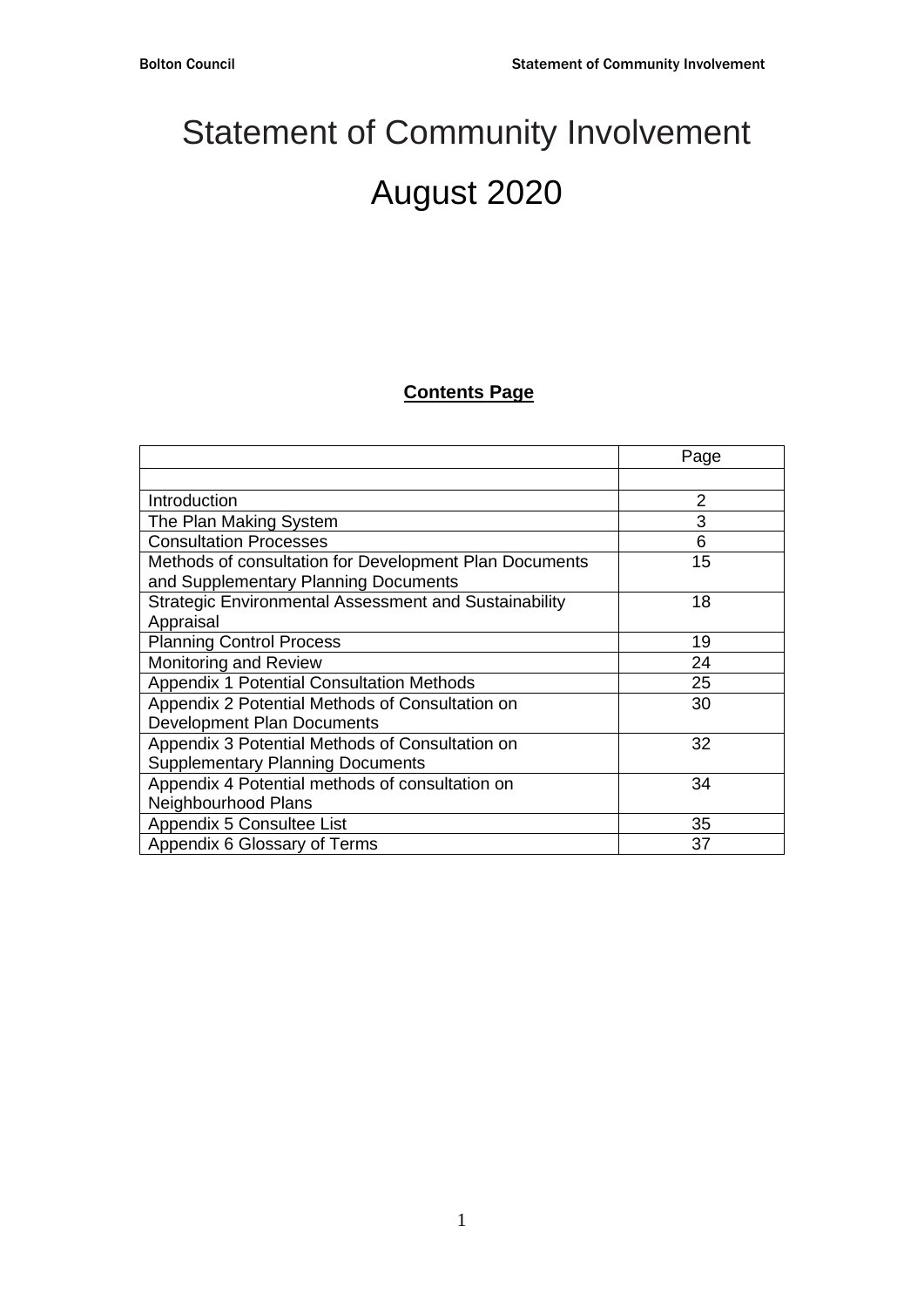#### **Introduction**

- 1. 1 This Statement of Community Involvement (SCI). sets out how the council intends to involve the community in the preparation of its planning policies and in the decision-making process for planning applications. All elements of the community have a significant role to play in the planning of Bolton. The term "community" embraces all and includes local residents, businesses, organisations, landowners, developers, statutory agencies and interest groups.
- 1. 2 The Statement of Community Involvement has been prepared in accordance with the Government's National Planning Policy Framework. Paragraph 16c of the Framework states that plans should "be shaped by early, proportionate and effective engagement between plan-makers and communities, local organisations, businesses, infrastructure providers and operators and statutory consultees." Paragraph 16e states that plans should "be accessible through the use of digital tools to assist public involvement and policy presentation."
- 1. 3 Paragraph 24 of the Framework states that "local planning authorities are under a duty to cooperate with each other, and with other prescribed bodies, on strategic matters that cross administrative boundaries". The Local Planning Regulations contain a list of prescribed authorities for the purposes of the duty to cooperate.
- 1. 4 Paragraph 39 of the Framework states that "early engagement has significant potential to improve the efficiency and effectiveness of the planning application system for all parties. Good quality pre-application discussion enables better coordination between public and private resources and improved outcomes for the community."
- 1. 5 This SCI is intended to set out Bolton Council's proposals to ensure that the most appropriate methods of public engagement are applied to statutory planning functions. The SCI will provide a basis to inform, consult and involve communities in the Local Plan process, as well as in the determination of planning applications. A significant emphasis has been placed on targeting groups that have not traditionally been engaged in the planning process such as young people, ethnic minority communities and people with disabilities.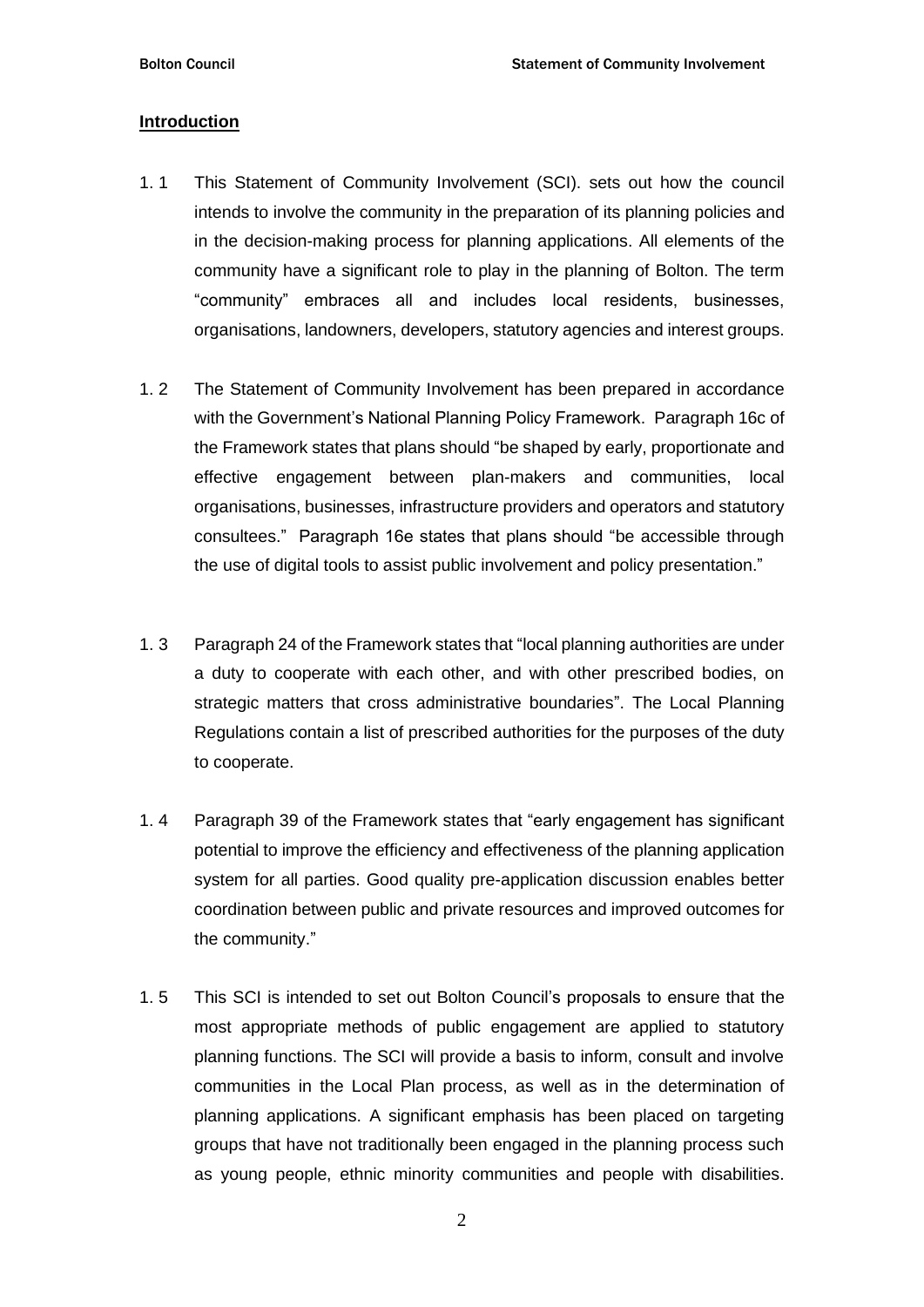Through the use of early consultation with appropriate stakeholders valuable contributions to the determination of major planning applications and development of Local Plan documents can be made.

- 1. 6 Achieving effective community involvement in the planning process is likely to have a number of benefits including:
	- Securing community commitment to future development;
	- A means of effectively co-ordinating the activities of different departments and organisations;
	- Promoting regeneration and investment, creating certainty and commitment to change;
	- Providing a strong basis for successful negotiations on development proposals; and
	- Providing a robust base for addressing difficult situations.

#### **The Plan Making System**

2.1 The Local Plan in Bolton consists of four elements

- Bolton's Core Strategy (2011)
- Bolton's Allocations Plan (2014)
- The Greater Manchester Waste Plan (2012)
- The Greater Manchester Minerals Plan (2013)

2.2 Bolton's Core Strategy is the key document in the Local Plan. It describes what we want Bolton to look like in the future up to 2026 and the strategic planning policies to make this happen. The Allocations Plan allocates land for various uses and sets criteria for the determination of planning applications. The Greater Manchester Waste and Minerals Plans are in force in Bolton and contain the planning policies for waste and minerals respectively.

2.3 The Local Plan is supported by a number of other planning documents. These include this Statement of Community Involvement (SCI), the Local Development Scheme (LDS), Supplementary Planning Documents (SPDs) and Neighbourhood Plans. Collectively, these will provide and deliver the spatial planning strategy for Bolton. The different plans that comprise the Local Plan are subject to a formal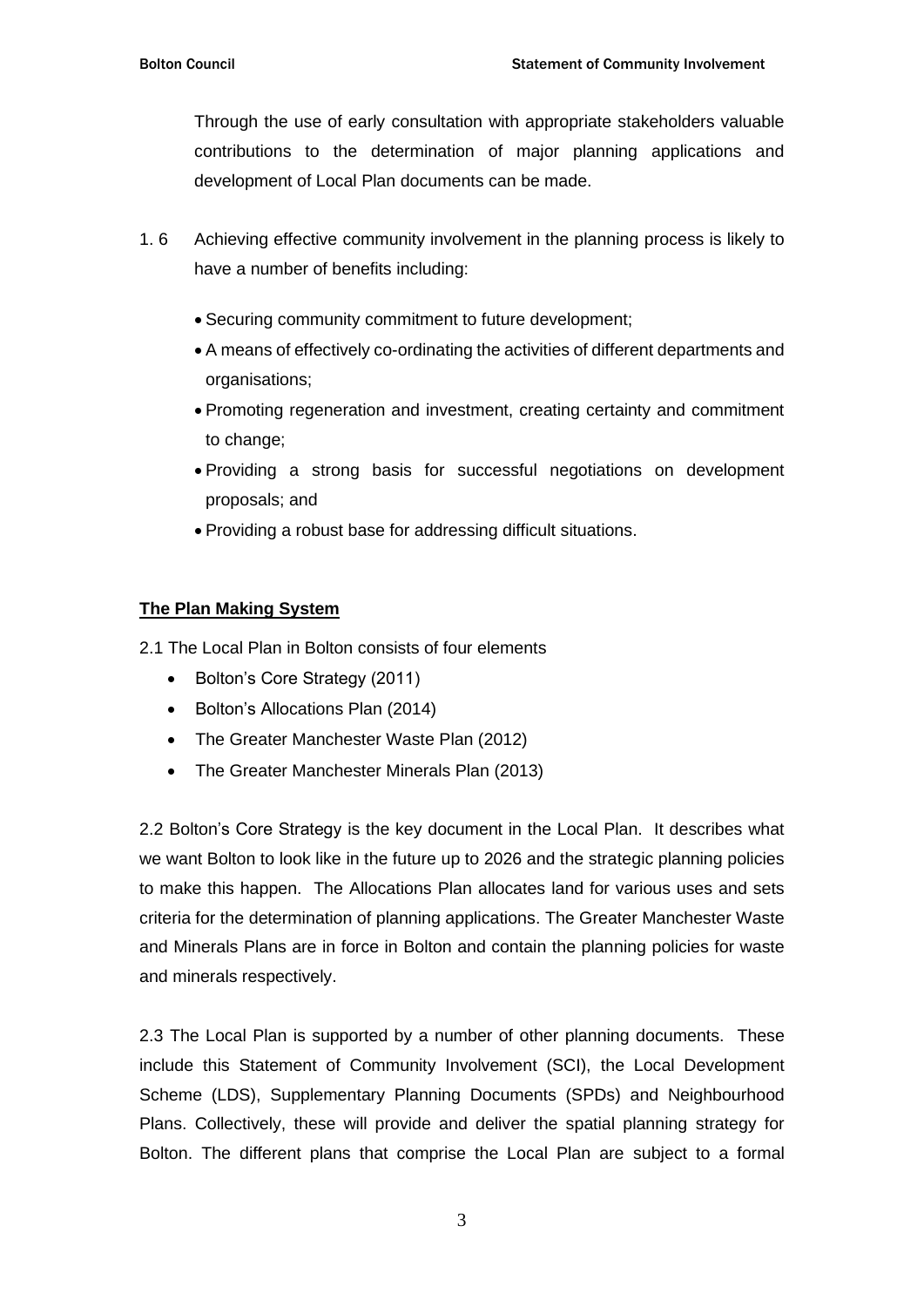Sustainability Appraisal (SA), while both Development Plan Documents (DPDs) and SPDs will be supported by an evidence base of studies and technical documents.

- (1)**Statement of Community Involvement:** sets out Bolton Council's policy for consulting the community in the preparation and revision of all Local Development Documents and planning control decisions within its local area.
- (2) **Development plan documents** are spatial planning documents prepared by the council. The council's Local Development Scheme currently contains two DPDs for preparation; (a) the Greater Manchester Spatial Framework, being prepared jointly with the other nine districts in Greater Manchester, co-ordinated by the Greater Manchester Mayor and the Greater Manchester Combined Authority; (b) the Bolton Local Plan

The GMSF will provide the overarching framework for the strategic management of sustainable growth and development across the conurbation over the next twenty years or so. Consultation on the GMSF is carried out on a joint basis, and as the GMSF is prepared as a DPD, this consultation must be in line with the ten districts' Statements of Community Involvement.

- (3)**Supplementary Planning Documents (SPD)** provide detailed guidance on site specific or topic areas and cover a wide range of issues on which policy guidance is provided by Bolton Council to supplement the policies and proposals in DPDs. They are not subject of independent examination and do not carry development plan status but are material considerations in the determination of planning applications and carry significant weight when prepared in accordance with the regulations.
- (4) **Neighbourhood Plans** are produced by a Town Council or a designated Neighbourhood Planning Forum (where a Town Council does not exist) to develop a shared vision for their neighbourhood and shape the development and growth within the local area. They are subject to a statutory process and must be in conformity with the strategic policies in the Local Plan and have regard to national planning policy. Following examination by an independent examiner and a favourable vote in a referendum they can be adopted by the council and form part of the development plan. As such they have significant weight in determining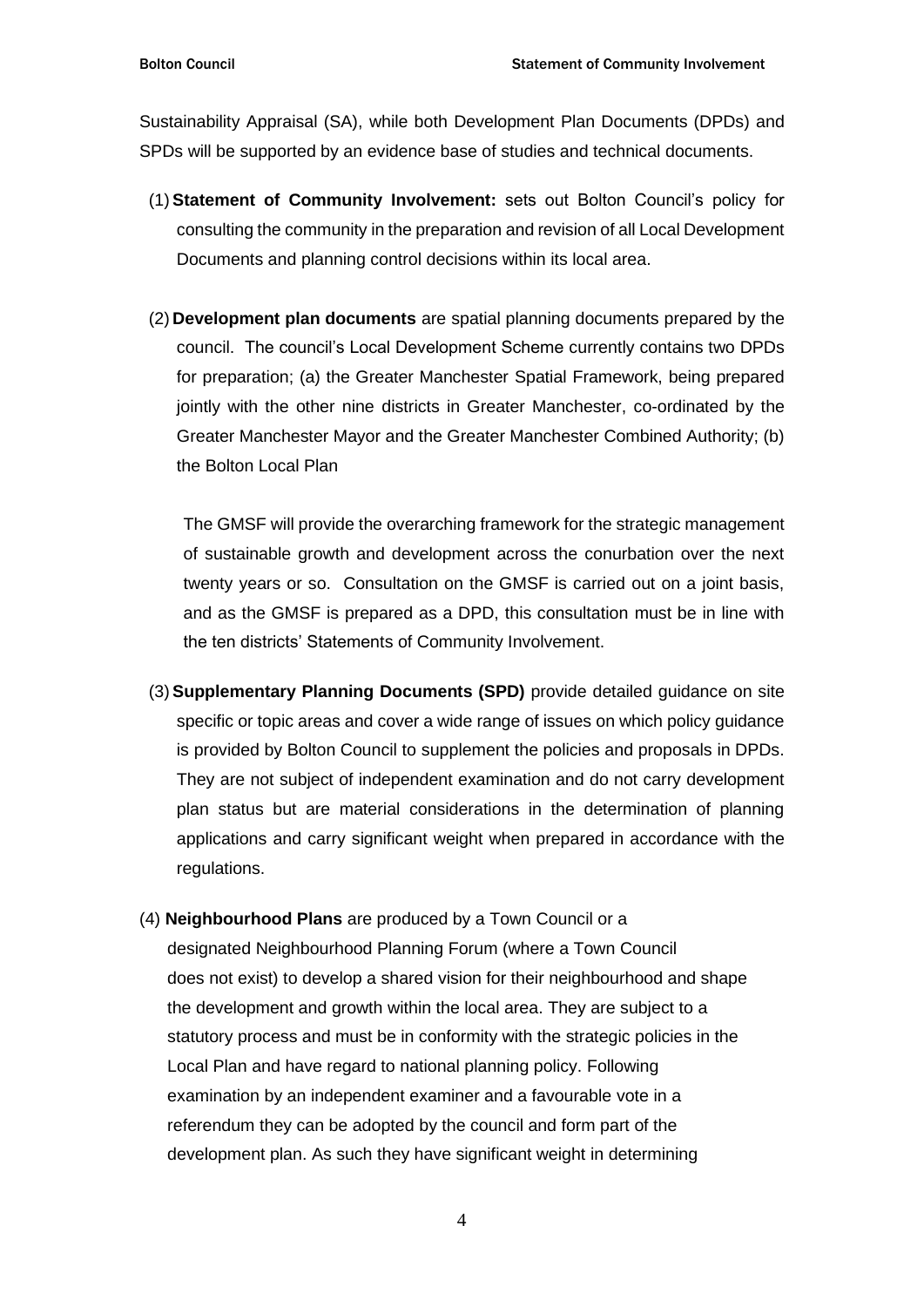planning applications. The council has statutory duties to publicise the neighbourhood plan at specified stages. However, it is the role of the neighbourhood plan responsible body to ensure that the plan is representative and shaped by consultation. How and when this is undertaken is decided by the neighbourhood planning body.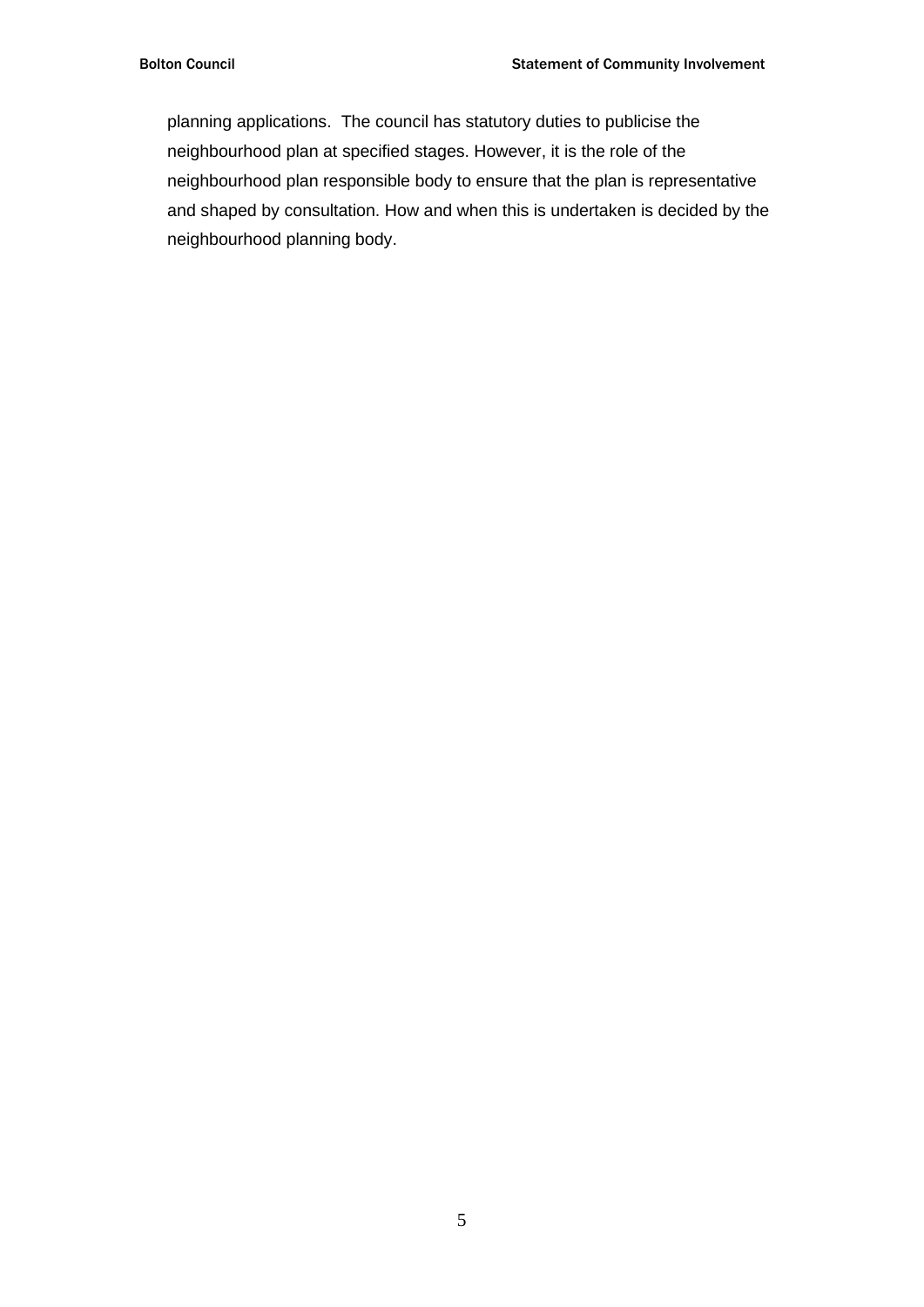#### **Consultation Processes**

3. 1 This section of the SCI sets out the consultation processes involved in the production of Development Plan Documents, Supplementary Planning Documents and for the council's responsibilities for neighbourhood planning.

#### **Duty to cooperate**

- 3. 2 The Localism Act requires local planning authorities and public bodies to engage constructively, actively and on an on-going basis to maximise the effectiveness of addressing strategic cross boundary matters in local plans. The 'duty to cooperate' is a statutory requirement for all local planning authorities in relation to the planning of sustainable development.
- 3. 3 The council will continue to work collaboratively with other bodies to ensure that strategic priorities across local boundaries are properly coordinated and reflected in the preparation of Development Plan Documents. The extent to which the council has undertaken this duty will be scrutinised as part of the independent examination of Development Plan Documents. The bodies that will be consulted on under the 'Duty to Co-operate' are listed in Appendix 5.
- 3. 4 The council will prepare a Statement of Common Ground, which is a written record of the progress made to address any strategic cross boundary matters during DPD plan preparation. It outlines where effective co-operation is and is not happening and is a way of demonstrating at examination that plans are deliverable over the plan period, and based on effective joint working across local authority boundaries. It is also evidence that the council has complied with the Duty to Cooperate. This will be maintained and made available on the council's website.

#### **DPD Process**

3. 5 Minimum levels of consultation on DPD's are determined by Regulations 18, 19 and 35 of the Town and Country Planning (Local Plan) (England) Regulations 2012. The key stages of DPD preparation are set out below: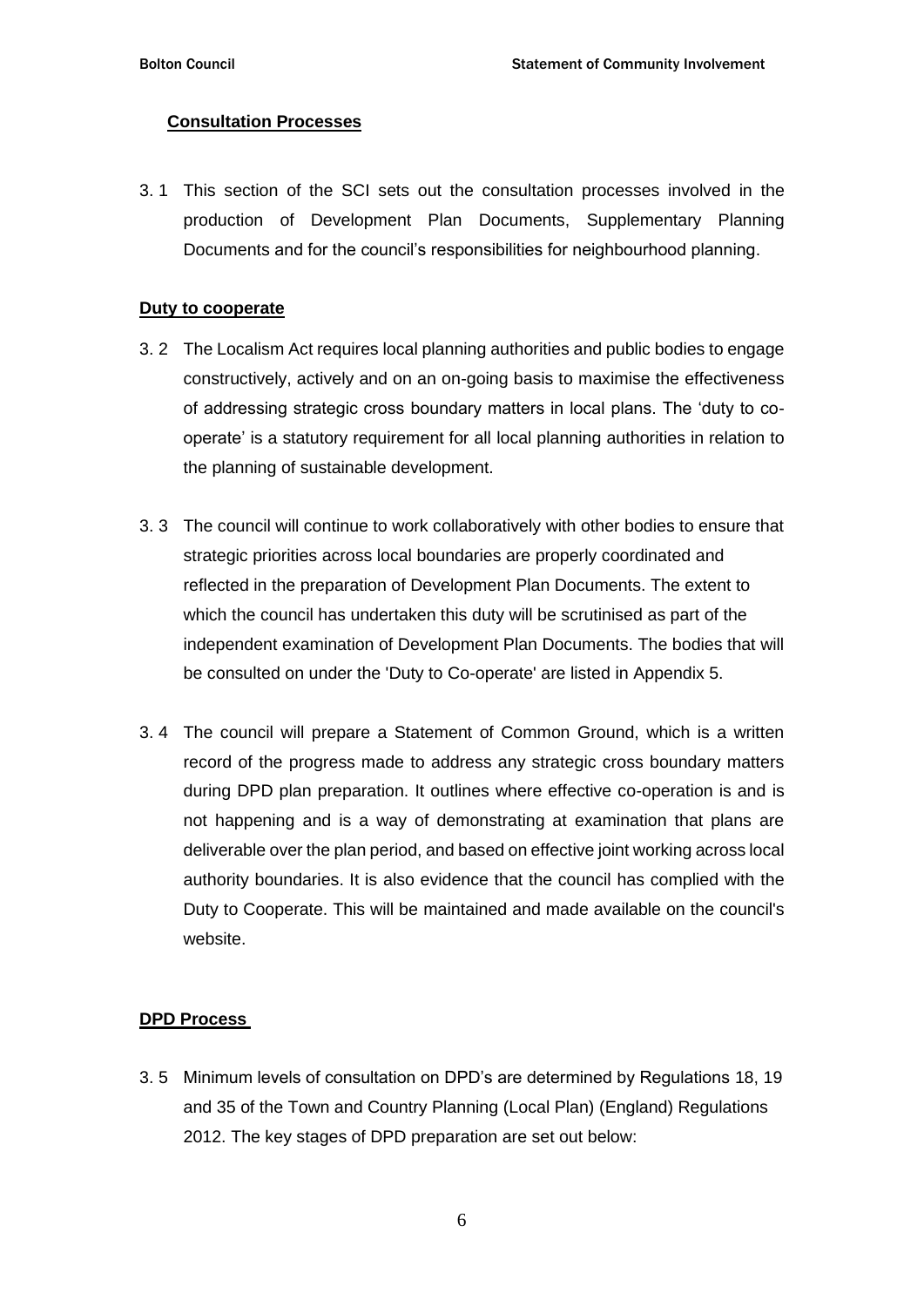#### **Initial Scoping**

3. 6 The initial tasks include defining the objectives for the DPD as well as the framework and scope of the Sustainability Appraisal. Consultation on the scope of the Sustainability Appraisal with the three statutory bodies (Environment Agency, Natural England and Historic England) represents the formal commencement of a DPD.

#### **Preparation of the DPD**

- 3. 7 The next stage of DPD preparation involves identification of the main issues and options for the DPD and developing the evidence necessary to support the DPD. Government guidance advises that the extent of consultation undertaken for DPD's should be proportionate to the scale of issues involved. The council will therefore engage the community on an ongoing and informal basis using specified consultation periods, as appropriate, in order to contribute towards the preparation of the DPD. Throughout this stage the council will involve all relevant organisations, interest groups and individuals.
- 3. 8 Public consultation during this period of DPD preparation will be undertaken in accordance with the regulations in that the council will consult each of the specific consultation bodies to the extent that the Council thinks that the DPD affects the body and such of the general consultation bodies as considered appropriate. In any given consultation period, any party may make representations and appropriate documents will be available at the One Stop Shop in Bolton Town Hall and on the Council website.
- 3. 9 This initial period of community engagement is a key stage in the preparation of DPD's as it enables people to express their views, put forward their own ideas and to actively participate in developing options before any firm proposals have been drawn up. The Council will take into account any representations received as a result of the consultation above as it prepares a "proposed submission" version of the DPD.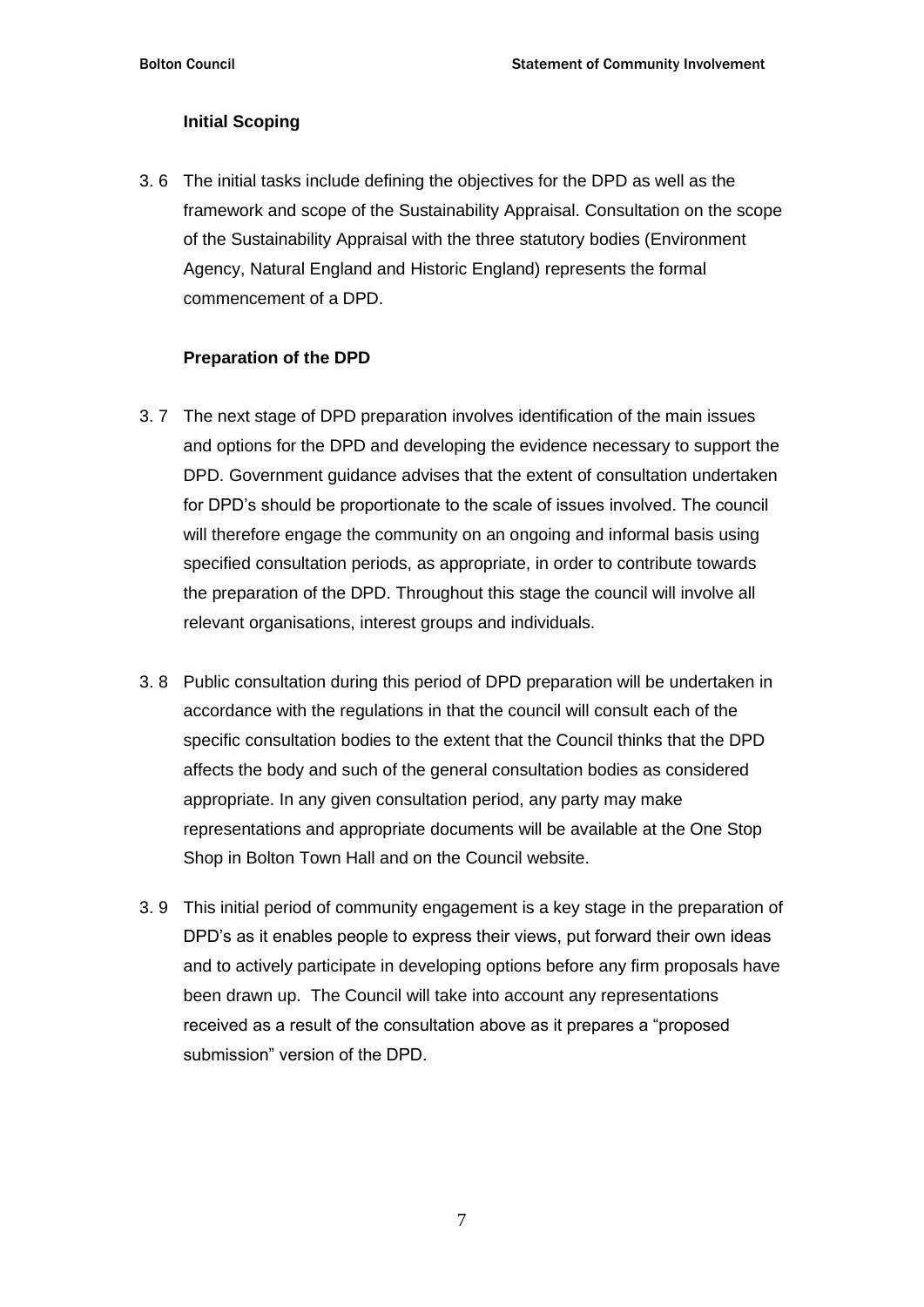#### **"Proposed Submission" document (Publication)**

- 3. 10 Before the Council submits a DPD to the Secretary of State it will publish a "Proposed Submission" version, in order for representations relating to issues of soundness to be made.
- 3. 11 The Council is required to publish:
	- the "Proposed Submission" DPD;
	- the Sustainability Appraisal report;
	- changes to the Policies Map (if appropriate);
	- a statement setting out
	- who was invited to be involved in the plan preparation;
	- how they were invited to be involved in the plan preparation; and
	- a summary of the main issues raised and how they have been taken into account.
	- any other supporting documents relevant to the preparation of the DPD.
- 3. 12 At this stage the council will:
	- Place any documentation identifying the "Proposed Submission" DPD on the Council's website together with any supporting information which is needed to enable people to understand what they are being asked to comment upon and state where the documentation can be inspected;
	- Make all relevant material available for inspection at the One Stop Shop reception in Bolton Town Hall for the whole of the period of consultation; this may be in paper or electronic format, or both
	- Send copies of the relevant material to the general consultation bodies and specific consultation bodies, in accordance with the regulations;
	- Utilise the Local Plan consultation database to inform relevant entries of progress.
- 3. 13 The period of consultation that follows publication of the "Proposed Submission" version of the DPD will be in accordance with regulation 19 and will normally be six weeks but can be longer if the Council feels this is appropriate. Following the period of consultation the Council must produce a summary of the main issues raised by the representations.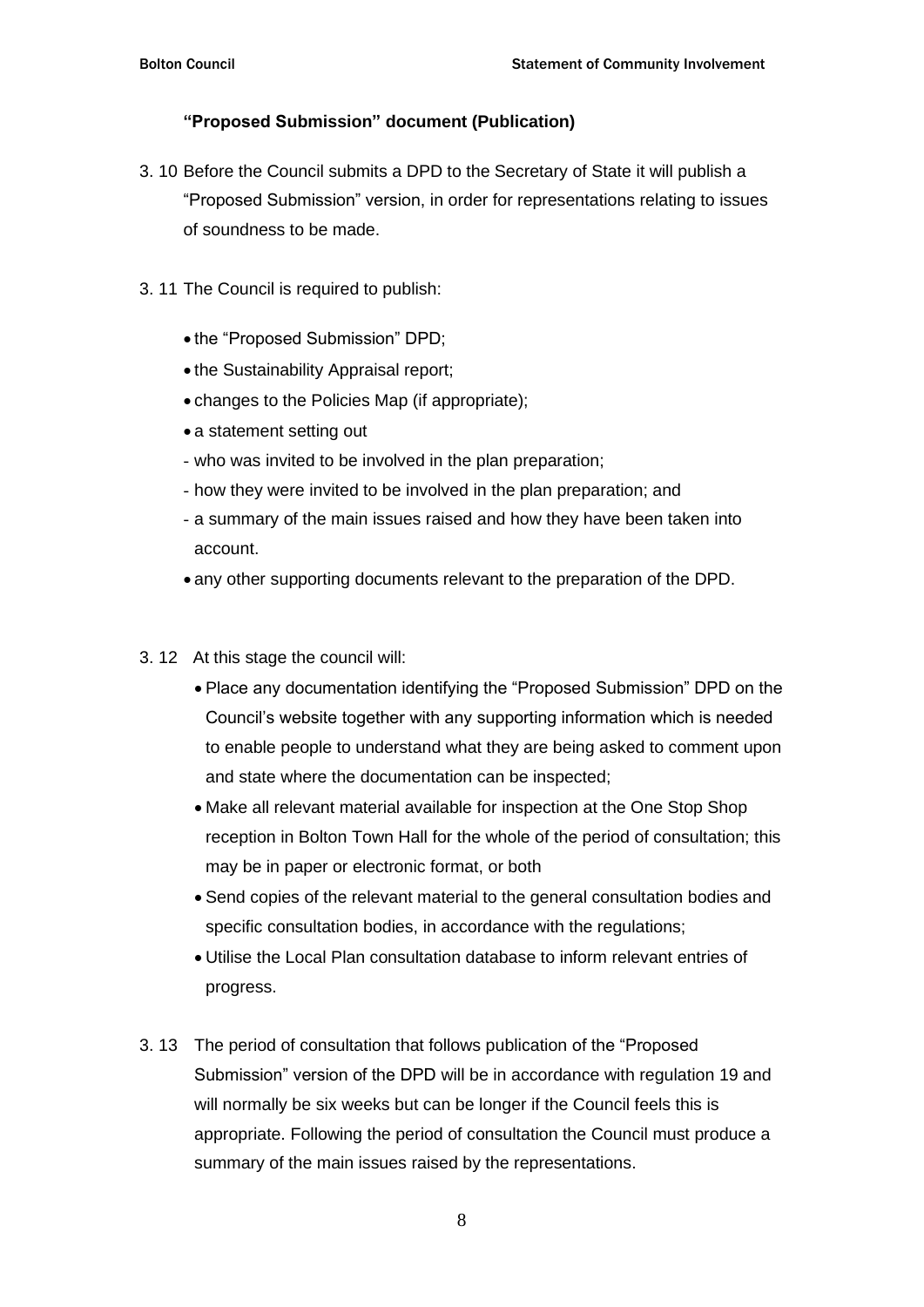#### **Submission of DPD's**

- 3. 14 This is the Council's intended final version of the DPD and will be submitted to the Secretary of State in accordance with Regulation 22. The Submission DPD will be accompanied by all the documents produced at publication stage in addition to the following:
	- a statement setting out:
		- the number of representations made at publication stage;
		- a summary of the main issues raised by the representations; and,
	- copies of all the representations made at publication stage.
- 3. 15 The Council will make documents available in the One Stop Shop reception in Bolton Town Hall, at, as well as on the Council's website and will contact relevant entries on the Local Plan consultation database.

#### **Examination**

3. 16 The council will not make any fundamental changes to the DPD between submission to the Secretary of State and the examination. The DPD will be examined by an independent inspector whose role is to assess whether it has been prepared in accordance with the Duty to Cooperate, legal and procedural arrangements, and whether it is sound. The Inspector will decide how the examination is run and this can be through written representations and/or hearing sessions. Written representations carry the same weight whether they are presented verbally at the examination or not. Hearing sessions are structured discussions used to explore issues which the Inspector needs further clarification on to determine whether the document is sound. The inspector will invite participation at hearings from those who wish to be heard and anyone else who might be required to explore the relevant issue.

#### **The Inspector's report and adoption**

3. 17 The Inspector can recommend that the council should make main modifications to ensure that the DPD is sound. The council can also make additional modifications on minor matters. The council will consult on

9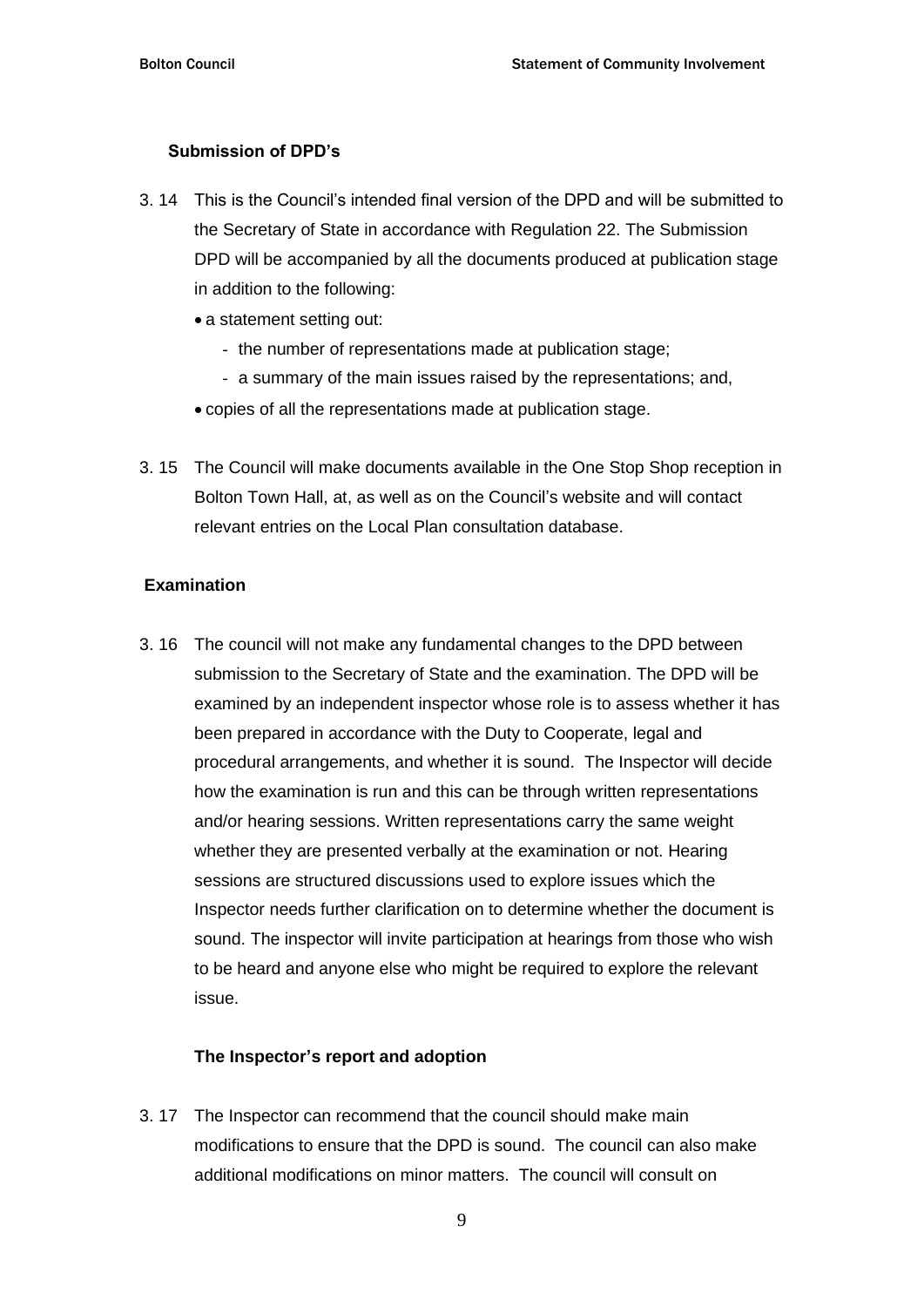recommended main modifications. The extent of this consultation will vary according to the nature of the modifications, but as a minimum, the council will place the modifications on its website, make available a copy in the One Stop Shop, and inform all people who have made a representation at the time of publication. Once the examination has been completed the Inspector will issue the council with a report which will be made available for public viewing. The council will then formally adopt the DPD.

3. 18 The above process is summarised in the chart below:



#### **SPD Process**

3. 19 Supplementary Planning Documents are produced to support and provide additional information to policies and proposals within DPD's. They can take two main forms; either area specific proposals, including development briefs or be topic based, for example, affordable housing.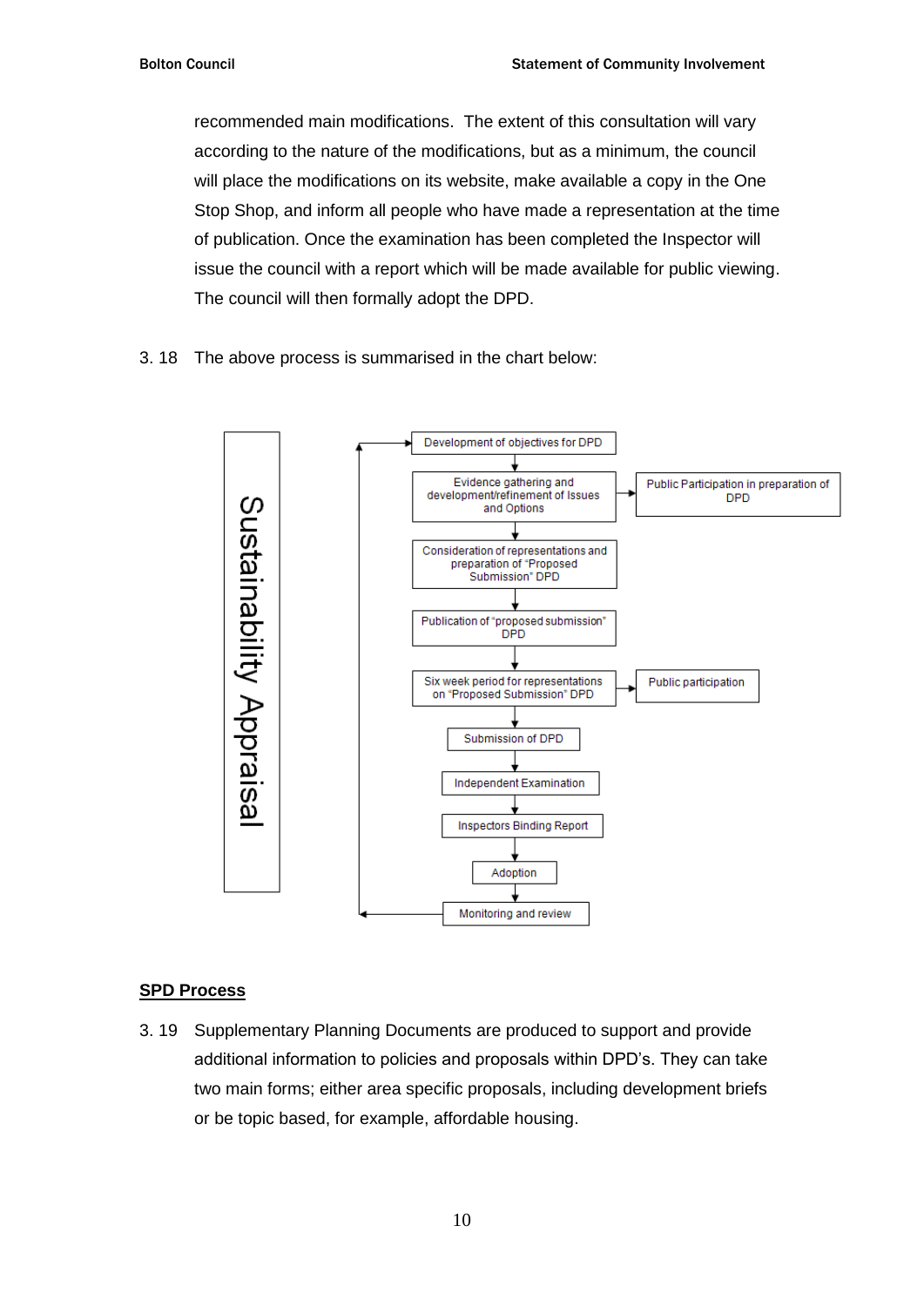3. 20 The process for producing a SPD is similar to, but shorter than, that for DPD's. SPDs are not subject to independent examination and will not form part of the statutory development plan, but they are a material consideration in the planning process. The process of SPD development is outlined below:

#### **Initial Community Involvement and Evidence Gathering**

3. 21 This stage, as for DPD's, is based around the gathering of evidence and asking people to identify and make suggestions for what should feed into the SPD. The nature of initial community involvement for SPD's will be dependent upon its content and in some cases, it may be most appropriate to move straight to a draft version.

#### **Production of SPD and Formal Consultation**

3. 22 The Council will produce a draft SPD which will be subject to a period of consultation of not less than four weeks in accordance with regulation 12. The Council will make the documents available on its website, in the One Stop Shop and in the Borough's libraries. It will notify relevant contacts on its local plan consultation database.

#### **Reporting on responses received and adoption**

- 3. 23 Officers will give full consideration to any representations made. A summary of all representation will be made together with the Council's response, which will indicate whether it is intended to amend the document. This summary of representations and the Council's proposed response will then be appended to a Statement of Consultation and this, along with the final SPD, will be reported to Council Members to seek final approval. Upon approval the SPD can be formally adopted.
- 3. 24 The above process is summarised in the chart below: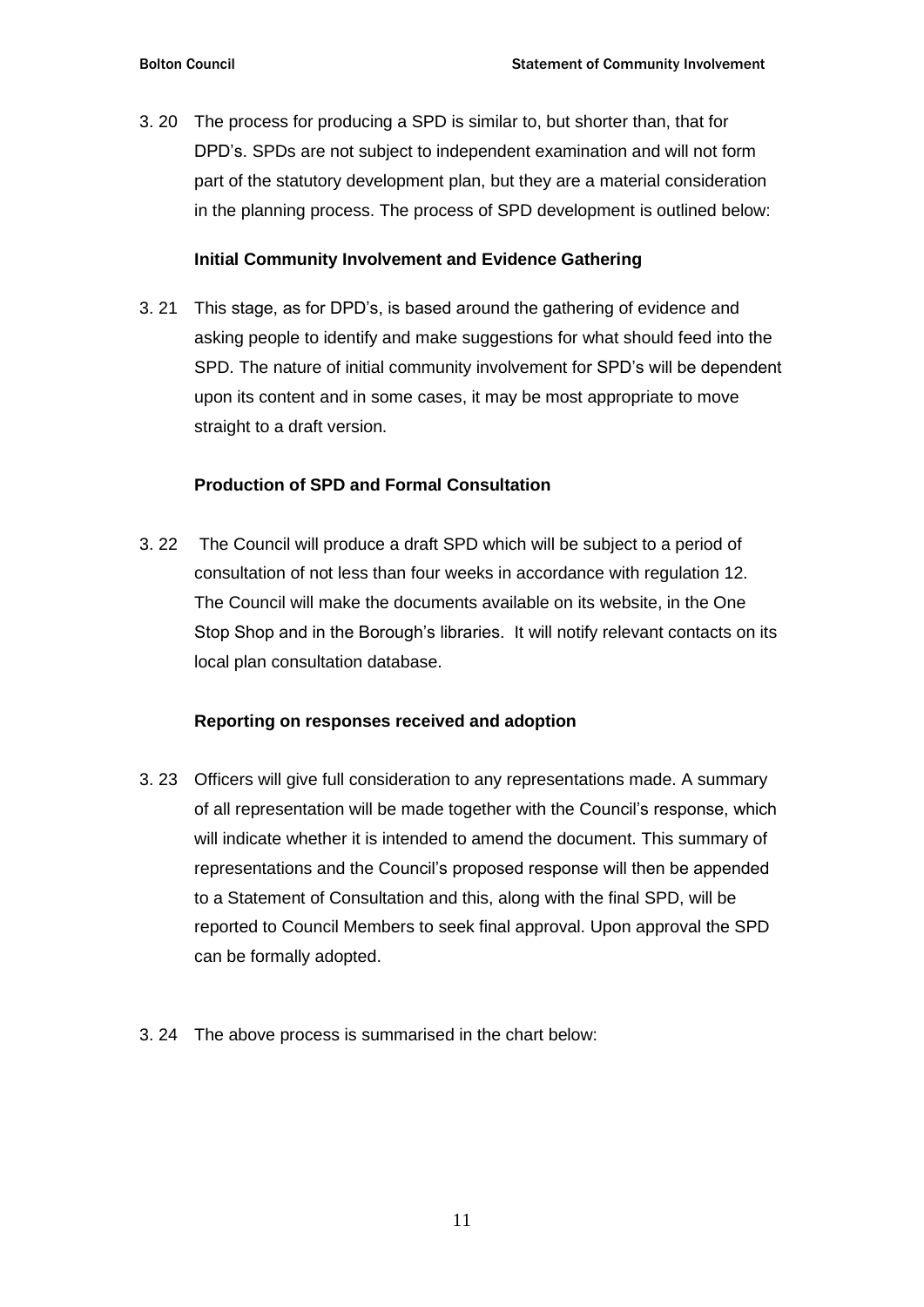

## **Neighbourhood Planning Process**

#### **Designation of neighbourhood area and neighbourhood forum**

3.25 When it receives an application for a neighbourhood area, the council must publicise the application before making a decision on whether to designate it. The council must also publicise its decision on the designation.

In areas of the Borough where there is no town council, the council may also receive applications for the designation of a neighbourhood forum. The council must publicise any such application and the decision on whether to designate it.

The council must determine applications for the designations of neighbourhood areas and neighbourhood forums within a period specified in regulations.

#### **Publicity prior to submission of a neighbourhood plan or neighbourhood order**

3.26 At this stage it is for the town council or neighbourhood forum to prepare and publicise the neighbourhood plan or neighbourhood order. It is not the responsibility of Bolton Council.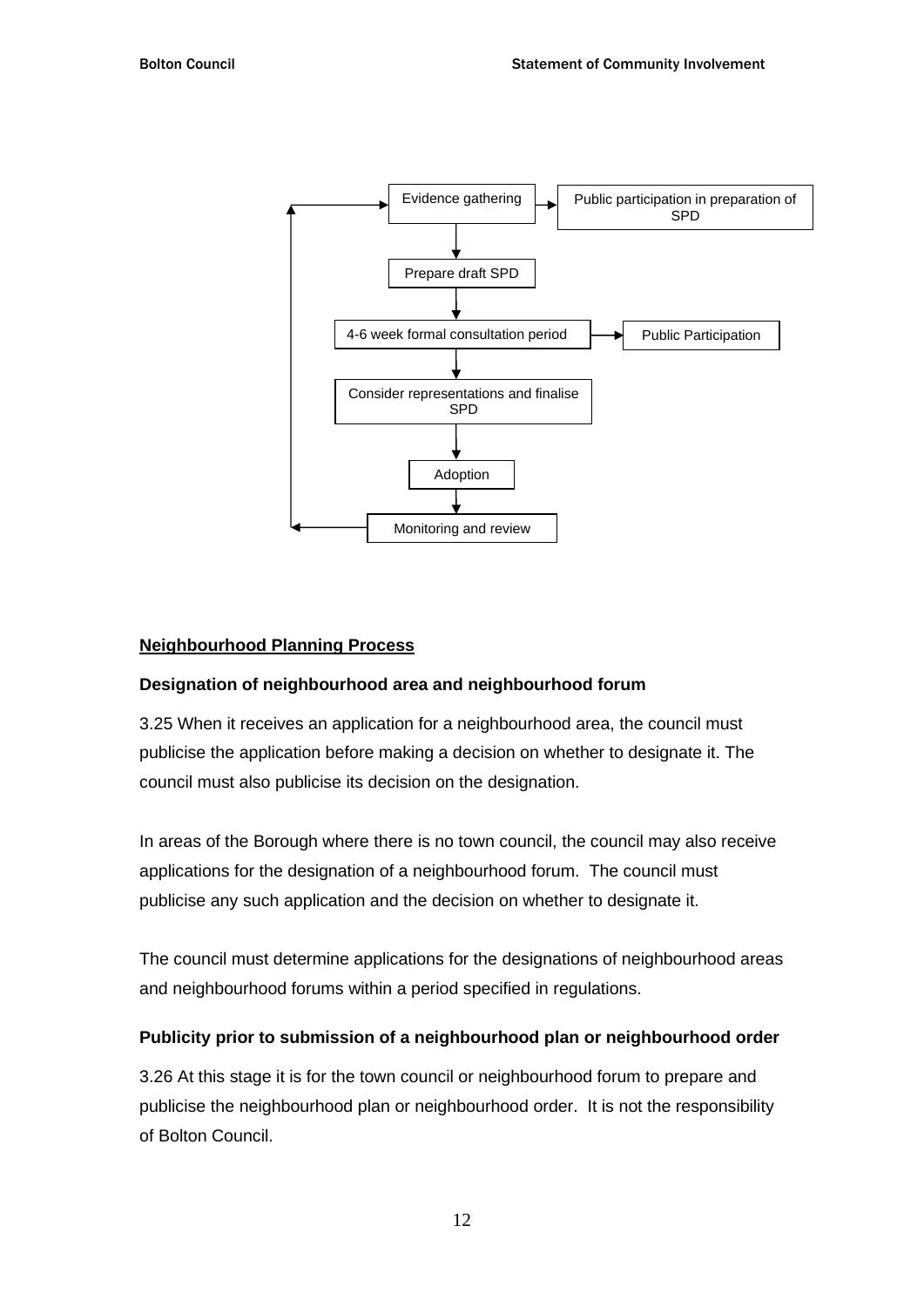3.27 As well as its specific responsibilities at some stages of neighbourhood planning, Bolton Council also has a statutory duty to support and advise the neighbourhood forum or town council in the preparation of the neighbourhood plan. This will cover such activities as

- Making local planning evidence available to the town council or neighbourhood forum
- Advising on the possible scope of neighbourhood planning
- Advising on the relationship between the local plan and neighbourhood planning
- Advising on the statutory processes of neighbourhood planning

#### **Submission of a neighbourhood plan or neighbourhood order**

3.28 When the town council or neighbourhood forum submits its proposed neighbourhood plan/ order to it, Bolton Council must publicise it. This should allow for representations for not less than six weeks.

#### **Examination**

3.29 Bolton Council is responsible for appointing an independent examiner to assess the Neighbourhood Plan / Order. There is no requirement to carry out publicity at this stage.

#### **Publication of the examiner's report and plan proposal decisions**

3.30 After the examination, Bolton Council will receive the examiner's report. It must make a decision on whether to support the plan / order in the light of the report. The council must publicise the examiner's report and the decision.

#### **Referendum**

3.31 If Bolton Council decides to support the Neighbourhood Plan / Order then the next stage is for a referendum to be held. Bolton Council will organise and publicise the referendum including publicising documents and information statements during the referendum period.

#### **Publicising the outcome of the referendum**

3.32 Bolton Council will publicise the outcome of the referendum once it is known.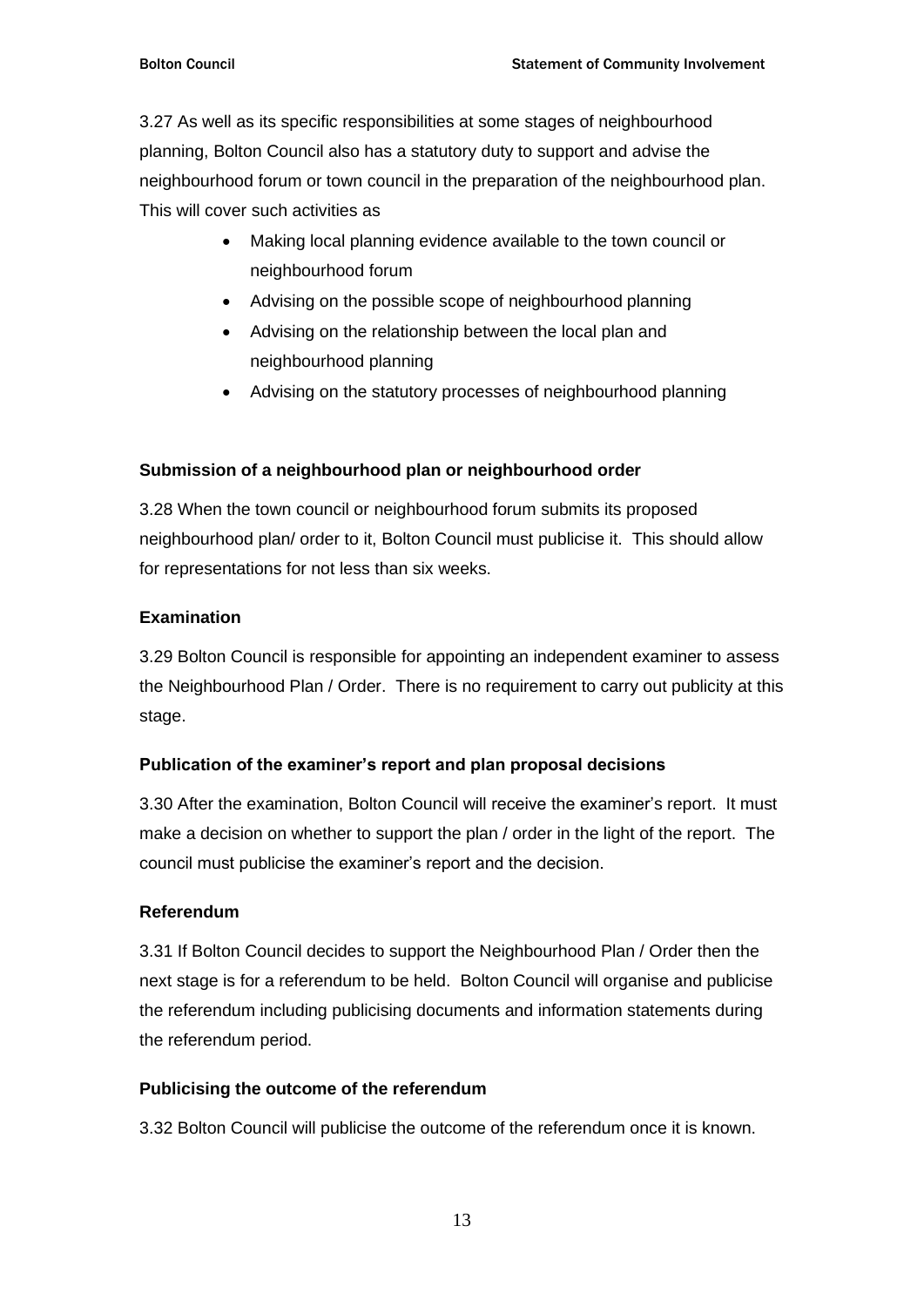#### **Making the Neighbourhood Plan / Order**

3.33 If more than 50% of votes cast in the referendum are in support of the neighbourhood plan / order then Bolton Council must make the plan / order. A neighbourhood plan becomes part of the development plan for Bolton as soon as it has been approved by a referendum and must be taken into account in the determination of planning applications. Bolton Council must publicise the making of the plan / order

#### **Brownfield Land Register**

3.34 The Town and Country Planning (Brownfield Land Register) Regulations 2017 came into force on 16 April 2017. These require local planning authorities to prepare and maintain a register of brownfield land (also referred to as previously developed land) that is suitable and available for residential development.

3.35 Registers will be in two parts, Part 1 will comprise all brownfield sites appropriate for residential development and Part 2 those sites granted permission in principle. There is no requirement for consultation on Part 1 of the register, and the council will not carry out any consultation on sites that are only in part 1.

3.36 Regulations require the council to carry out consultation on sites if they propose to enter them on Part 2 of the Register. Entry on Part 2 establishes the principle that residential development can take place on that site, although a further consent would be required to implement that permission. The council will follow the consultation requirements set down in the regulations, plus carry out any further consultation that the Statement of Community Involvement recommends in its approach on planning applications.

14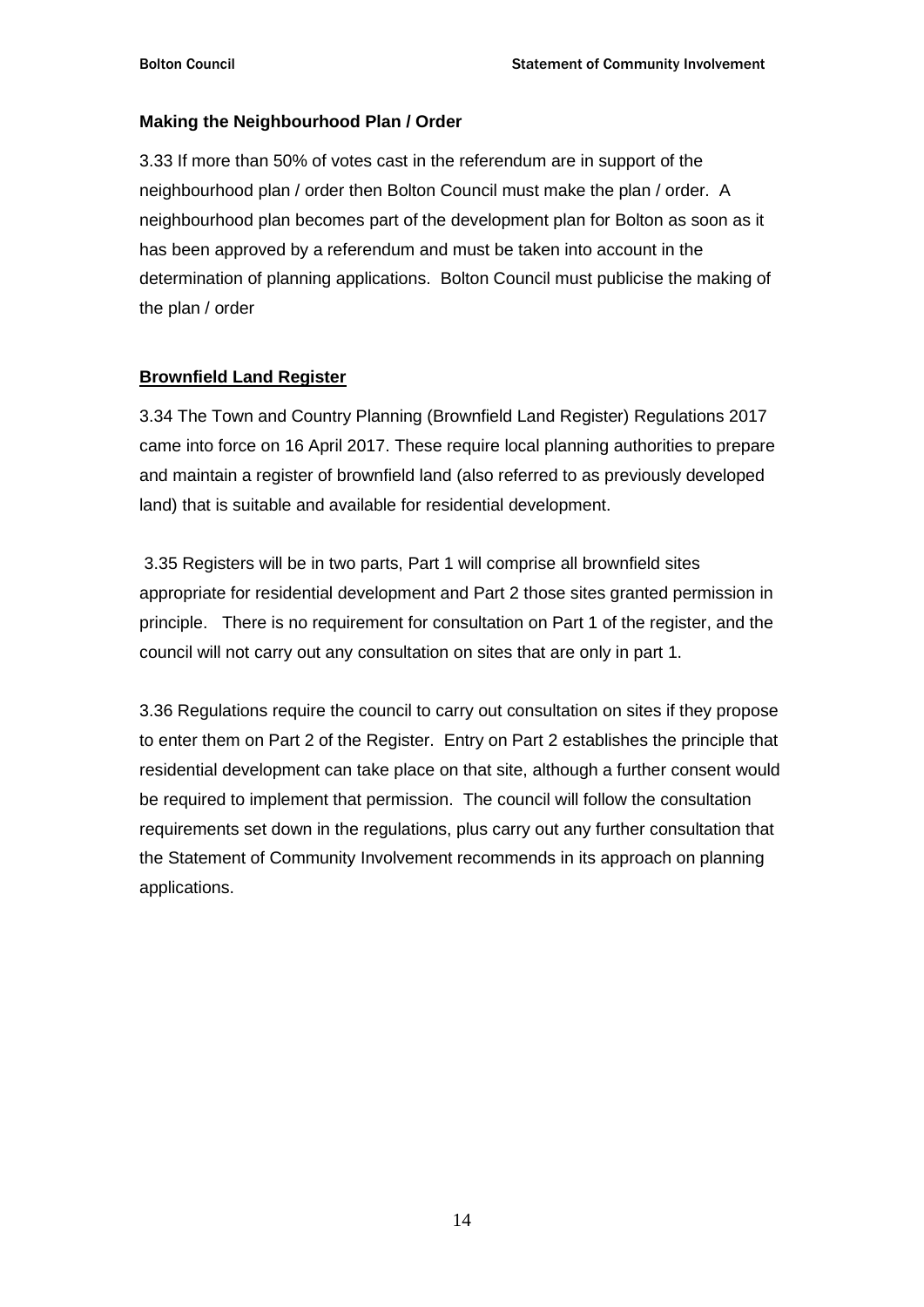#### **Methods of Consultation for DPDs and SPDs**

- 4. 1 Government guidance stresses that early and meaningful engagement and collaboration with neighbourhoods, local organisations and businesses is essential. A wide section of the community should be proactively engaged to reflect a local collective vision and a set of agreed priorities for sustainable development.
- 4. 2 The Town and Country Planning (Local Plan) (England) Regulations 2012, set the minimum standards for community involvement for development plan documents and supplementary planning documents. The council must meet the statutory obligations set out in the regulations, but it is also committed to ensuring that the scope of the SCI extends to engaging directly with the wider community including 'seldom heard' groups, local groups, organisations and individuals using a range of public consultation methods in the preparation of the Local Plan and Supplementary Planning Documents..
- 4. 3 Seldom heard groups usually refer to people who are typically not involved in the planning process and have been identified to include the following:
	- Women
	- Minority ethnic communities
	- Gypsies/travellers
	- Asylum seekers
	- Refugees
	- Disabled people
	- People with specific health issues
	- Lesbian, gay, bisexual and transgender (LGBT) groups
	- Young people and older people
	- Those in specific areas (such as rural areas or peripheral estates)
	- Religious/faith groups
	- Those on low incomes
- 4. 4 The traditional exclusion of these groups can often be the result of either:
	- Information not reaching them; or
	- The present involvement methods being ineffective.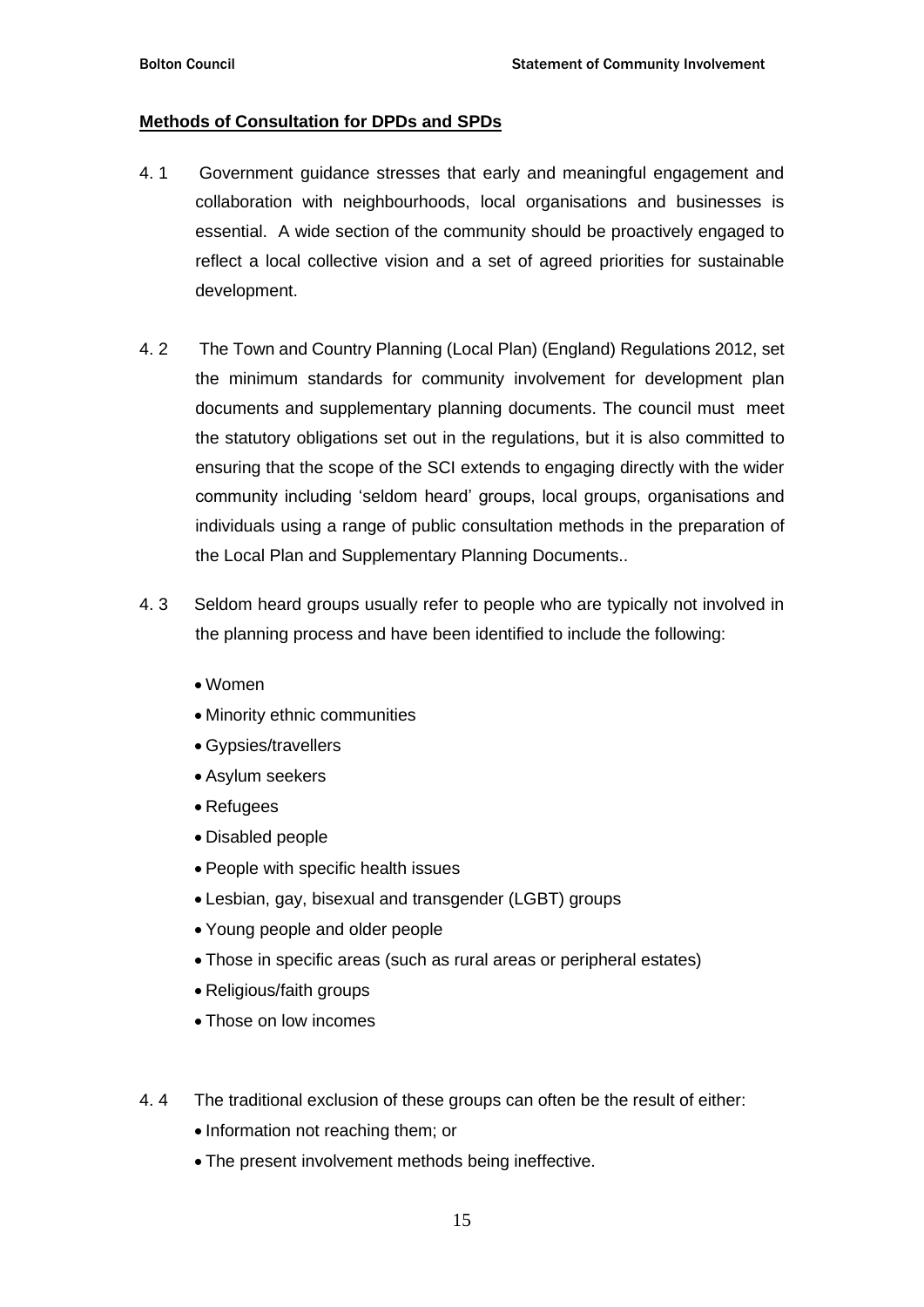- 4. 5 The Council will involve seldom heard groups through a range of imaginative consultation techniques, for example through the use of targeted events in local areas, dependent upon how each individual group will respond most effectively. It is hoped that these techniques will generate discussion and engage those that have traditionally been hard to reach. The effective involvement of these groups is recognised as an important element of the planning system in providing useful contributions and influencing the development process.
- 4. 6 The Council will pay regard to the requirements of the Equalities Act 2010, which legally protects people from discrimination in the workplace and in wider society.
- 4. 7 The Council will, where possible, endeavour to provide documents when requested in large type, braille, electronically, audio and translations.
- 4. 8 Lists of the consultees that will be involved in the Local Plan process are included in Appendix 5.
- 4. 9 Consultation methods generally fall into 3 broad categories, classified as:
	- **Involvement** Providing clear, relevant and well presented information to gain community interest through the use of leaflets, advertising, ongoing awareness and publicity campaigns;
	- •**Engagement** Providing opportunities for dialogue with the community and stakeholders through the use of questionnaires, exhibitions and formal consultation processes; and
	- •**Feedback** Re-assure participants that views will be fully considered and acted on to give the community greater confidence in the system. The website will be used to provide publicity and information, and will be a vital tool to maintain interest, understanding and trust. In dealing with the outcome of consultations during the preparation of DPDs and SPDs the Council will:
		- i. Contact people if it needs to clarify any points raised;
		- ii. Summarise all responses and make the summary available in the Bolton Town Hall One Stop Shop and on the council's website,
			- iii.Prepare a report on all responses made and set out the Council's views on these, including recommendations on the way forward.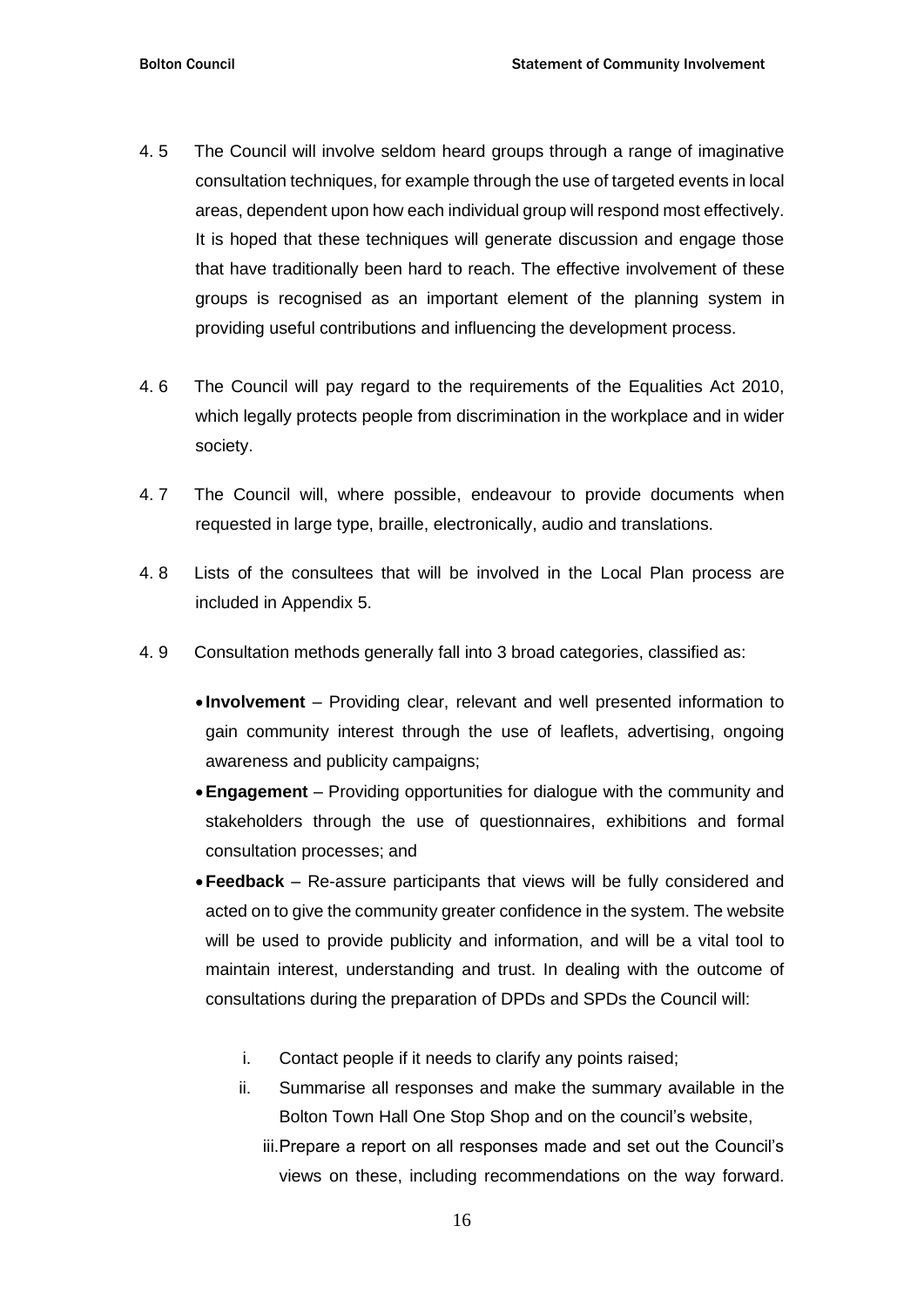This report will be made publicly available in the Bolton Town Hall One Stop Shop and on the council's website.

- 4. 10 The council has a consultation policy and a consultation toolkit, which could be used to decide which method to use.
- 4. 11 Appendix 1 identifies a range of consultative measures that may be used in the preparation and production of the council's DPDs and SPDs, and for its responsibilities on neighbourhood plans. This table considers the benefits and/or issues relating to each method as well as investigating the likely resources required for its implementation. It should be noted that the methods identified in the table are by no means definitive and in light of experience more effective consultation techniques may be used.
- 4. 12 Of the recognised methods outlined in Appendix 1 it is envisaged that a number of techniques can be used during the preparation and consultation stages of DPDs and SPD's. The potential methods used during the DPD, SPD and neighbourhood plan production stages are outlined in Appendix 2, 3 and 4.
- 4. 13 Each organisation listed in Appendix 5 will be invited to make a representation at the relevant production stages of DPDs as highlighted above. The Local Development Scheme (LDS) will set out a timetable detailing the relevant dates during the preparation process where consultation will take place.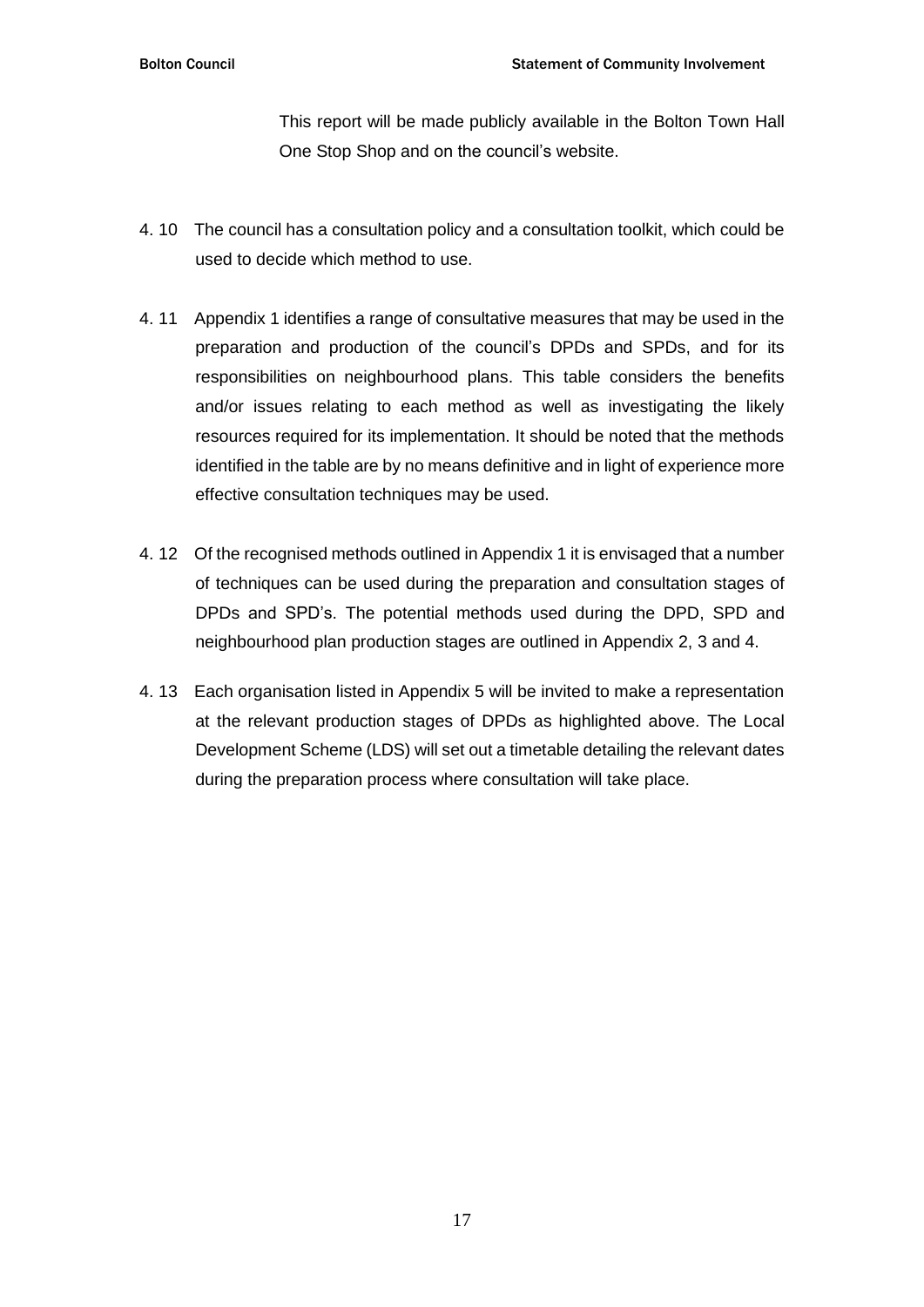#### **Strategic Environmental Assessment and Sustainability Appraisal**

- 5. 1 The purpose of Strategic Environmental Assessment (SEA) is to assess the likely environmental impacts of the policies and proposals of the development plan. SEA enables the establishment of an environmental audit or baseline and will form the basis of the Council's strategic environmental aims and objectives that will form a main thread through all policies and proposals set out in the Council's Local Plan. The Council, in carrying out any SEA, will involve the community and stakeholders as appropriate to ensure that their views are considered in this process.
- 5. 2 The Sustainability Appraisal (SA) process runs alongside the DPD process. The SCI and SPD's are not subject to a Sustainability Appraisal, unless there are issues not covered by the parent DPD. The SA report will appraise the social, environmental and economic effects of all DPDs at a variety of stages. If significant changes are made prior to submission of a DPD to the Secretary of State, these will be subject to a Sustainability Appraisal. Any responses made during the consultation process will be taken into account during the preparation of a DPDs. In undertaking sustainability appraisals, the council will:
	- Consult key stakeholders on the scope of the sustainability appraisal;
	- Consult key stakeholders and the public as part of public participation in the preparation of the DPD and make initial sustainability work available; and
	- Undertake public consultation on the sustainability appraisal report along with the Proposed Submission DPD.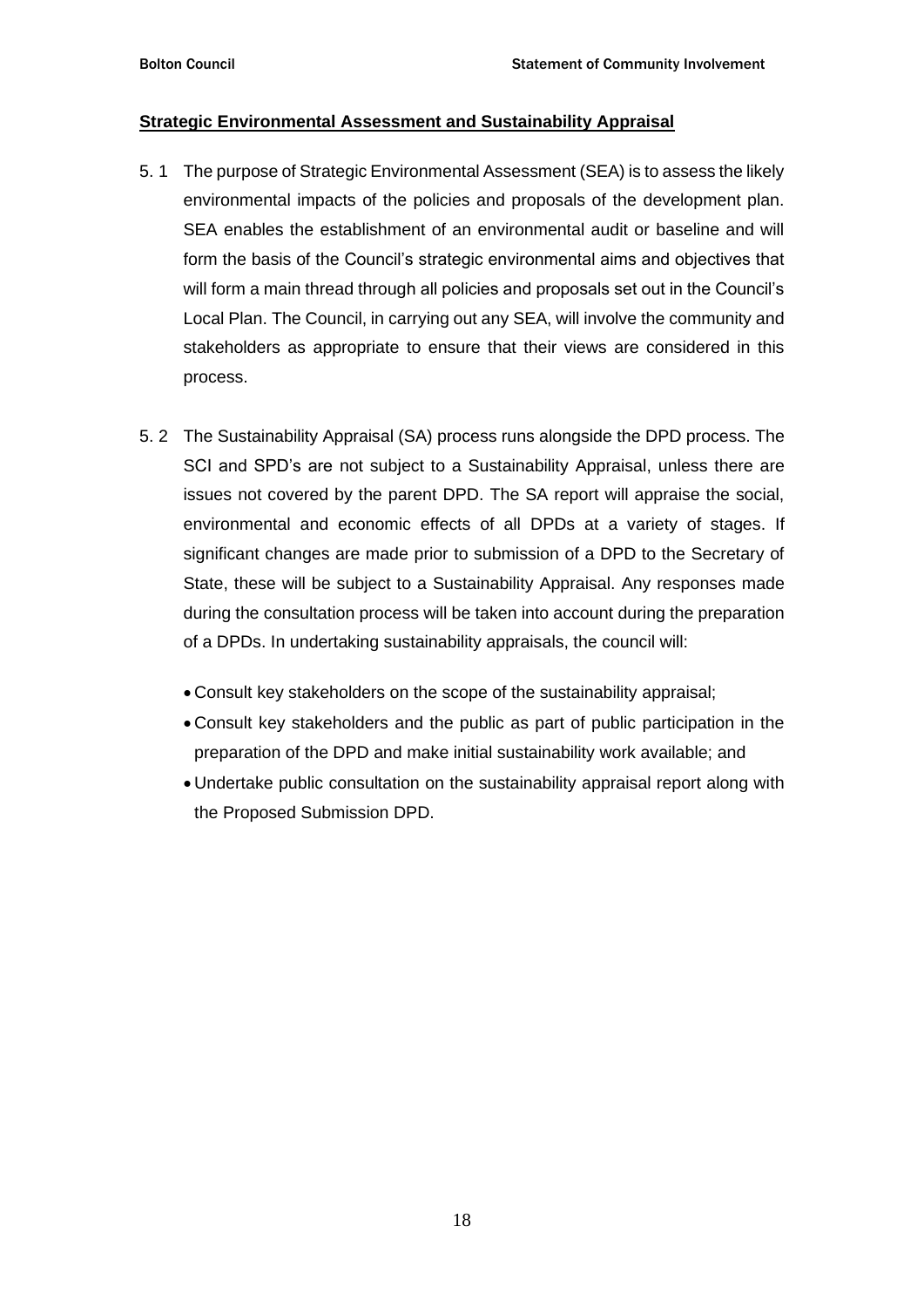#### **Planning Control Process**

- 6. 1 The planning documents that contain the relevant legislation set out for planning control consultation powers are set out below:
	- The Town and Country Planning (General Development Procedure Order) (1995)
	- Circular 15/92 Publicity for Planning Applications
	- The Town and Country Planning Environmental Impact Assessment Regulations 1999
	- The Town and Country Planning (Major infrastructure Project Inquires Procedure) (England) Rules 2004
- 6. 2 Through the planning application process there is a need to ensure that the community is informed and involved in the consideration of planning applications. Article 8 of the Town and Country Planning (General Development Procedure) Order 1995 provides every planning application with a level of publicity that is commensurate with the size and nature of the proposal.
- 6. 3 Planning applications can be divided into 3 main types:

#### **Major planning applications for development involve**:

- Any minerals and waste developments over 1ha of land
- Residential development for more than 10 units or on a site greater in size than 0.5 ha
- Industrial or commercial floorspace of over 1,000 square metres or over 1 hectare of land

#### **Minor planning applications**:

• Are for all developments under the thresholds outlined for major developments

#### **Other applications**:

• Applications of this type include householder planning applications, small scale change of use applications, and applications for Listed Building Consent, Conservation Area Consent and Advertising **Consent**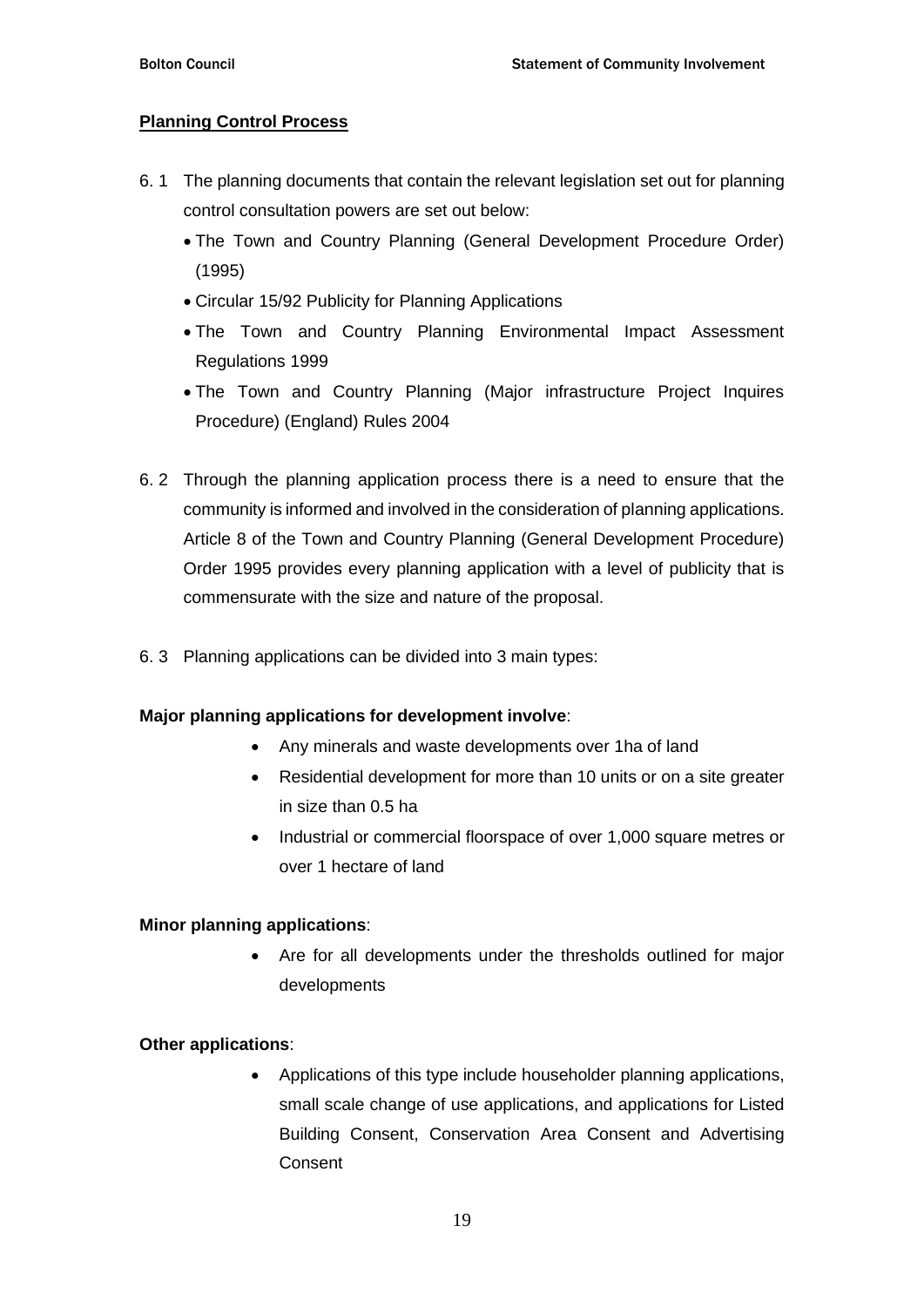- 6. 4 Bolton Council seeks to ensure that the community of Bolton and beyond have information available to be able to be actively involved in the planning process. The Council will seek to consult an appropriate range of statutory and nonstatutory consultees. In deciding which statutory body is consulted, the Council must take into account the nature and location of the proposal and the relevant legislative context. All statutory consultees have 21 days in which to respond. In addition, bodies such as Natural England will be allowed a longer period of time to comment on applications where this is prescribed by legislation. The nonstatutory consultees, which include community groups that have notified the Council of the wish to be consulted on applications are informed at the planning officers' discretion.
- 6. 5 The Council keeps a register of all current planning applications and any associated documents which can be viewed via the council's website which contains information on current applications received in the form of a weekly list, and decisions made. This can be accessed through the website, following the link below: <http://www.planning.bolton.gov.uk/dconlinev2/acolnetcgi.dcgov>
- 6. 6 Should you not have access to a personal computer and the internet, the details can be viewed at public libraries, local council offices and at the One Stop Shop in the main Bolton Town Hall.
- 6. 7 When publicising planning applications, the Council must meet the statutory obligations as set out in Article 8 of the General Development Procedure Order, which states the minimum requirements expected of the Planning Authority. Bolton Council goes beyond these measures through the use of press notices, site notices and through notification letters.
- 6. 8 Neighbour notification letters are sent out to notify all occupiers whose premises adjoin an application site. The Council will consult more widely than immediate neighbours where it considers this to be appropriate. Once notified of an application there will usually be no further correspondence from the Planning Department and those affected/notified (objectors and/or other interested parties) should be prepared to access the Council's web site to view the progress on any planning application including: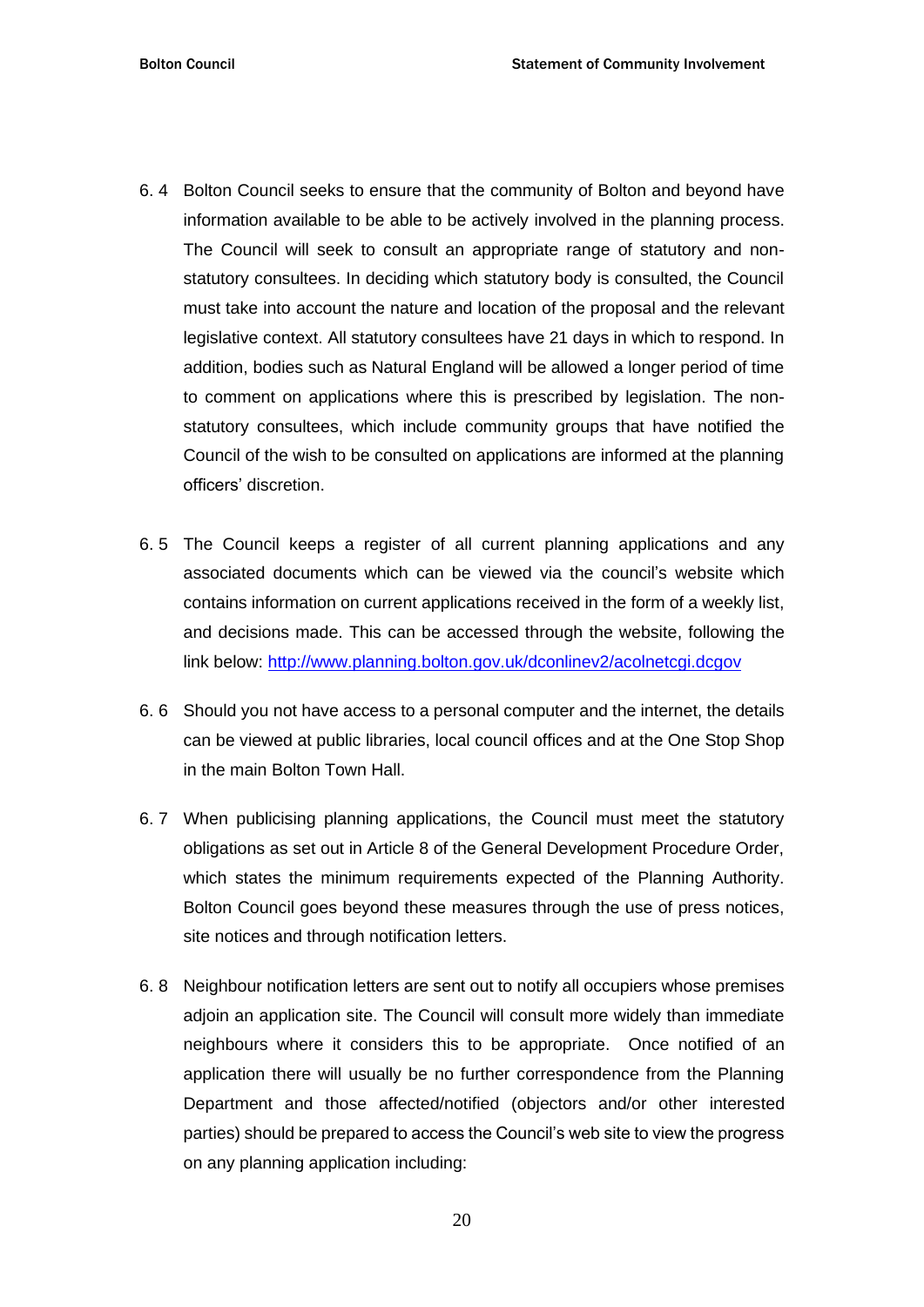- If any changes have been made to the original submissions;
- To establish if an application has been determined;
- Look at relevant officer reports and recommendations;
- See the decision and the conditions of any approval or reason for any refusal of consent;
- If an application is to be considered by Committee and;
- If a Committee site visit is planned.
- 6. 9 Neighbours who are notified about an application can view the plans and other supporting documents again at the web site.
- 6. 10 In addition to applications for planning permission, notification letters will be sent to occupiers of land or premises, which adjoin a site which is the subject of the following:-
	- tree felling applications;
	- reserved matter applications;
	- Circular 18/84 consultations (development by the Crown does not require planning permission, but Government Departments will consult local planning authorities before proceeding with development, including material change of use);
	- applications of the Local Authority;
	- Listed Building and Conservation Area consent applications;
	- Hazardous Substance consent applications;
	- amendments to applications or permissions where in the opinion of the Planning Officer the amendments are significant and material.
- 6. 11 The Planning Control officer, in accordance with national and local planning policy will consider any representations made relating to a planning application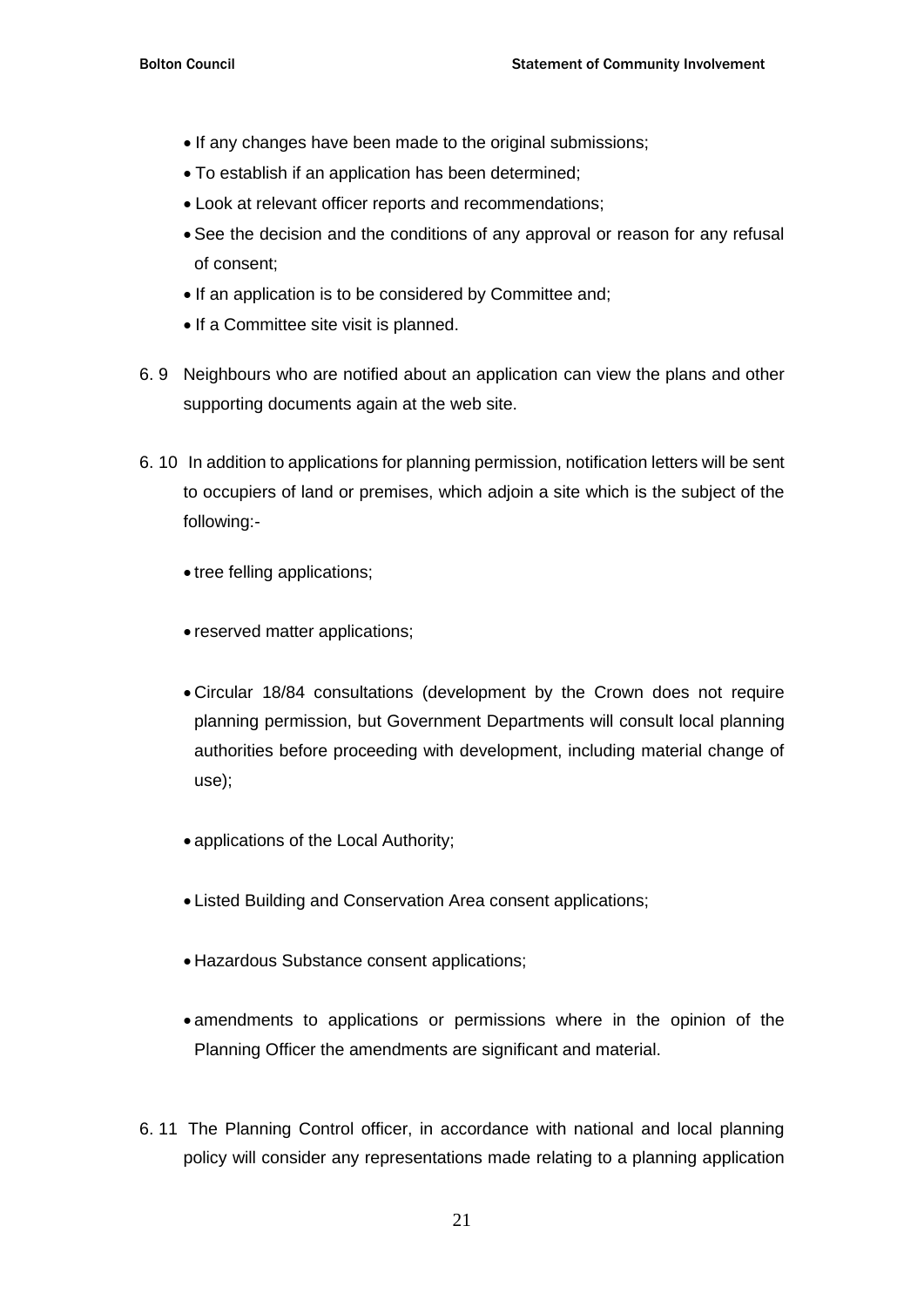and form a reasoned and balanced judgement based on this information. To find out the result of any planning application neighbours should view details via the web site. Most planning applications are determined by Planning Control Officers under delegated powers on behalf of Director of Development and Regeneration.

- 6. 12 Bolton Council will determine all planning applications under delegated powers except those that fall into the following categories (unless such applications are to be refused because of lack of information):
	- Outline planning applications (except for sites for less than one hectare of land);
	- Applications where unusual conditions are to be attached;
	- Applications involving development of more than one hectare of land;
	- Special cases involving potential nuisance or an issue of policy;
	- Applications for development pursuant to demolition of Listed Building or building in a Conservation Area;
	- Applications (except for advertisement, tree and householder applications) where valid representations have been received which are contrary to the Director of Development and Regeneration's recommendation; and
	- Applications where members of the Council have asked for the application to be placed before the Planning Committee.
- 6. 13 The Planning Committee meets every four weeks at Bolton Town Hall and discusses applications that are not determined under delegated powers. These applications tend to be considered more contentious in their content. Members of the public can attend such meetings and make a request to speak at the meeting explaining their concerns, either for or against a proposal, or simply listen to the Committee debate. Members may ask questions of an objector/supporter who speaks. After this, the Committee may have further discussions before a formal decision will be made. In the event of a refusal, the applicant may appeal to the Secretary of State. There is no third party right of appeal. An appeal can be made only against the refusal of planning permission, against conditions imposed on a planning approval or against non-determination of a planning application.
- 6. 14 The Council encourages developers to engage in pre-application discussions with planning officers prior to the submission of an application. The discussion will aim to address any issues that may arise from the potential development,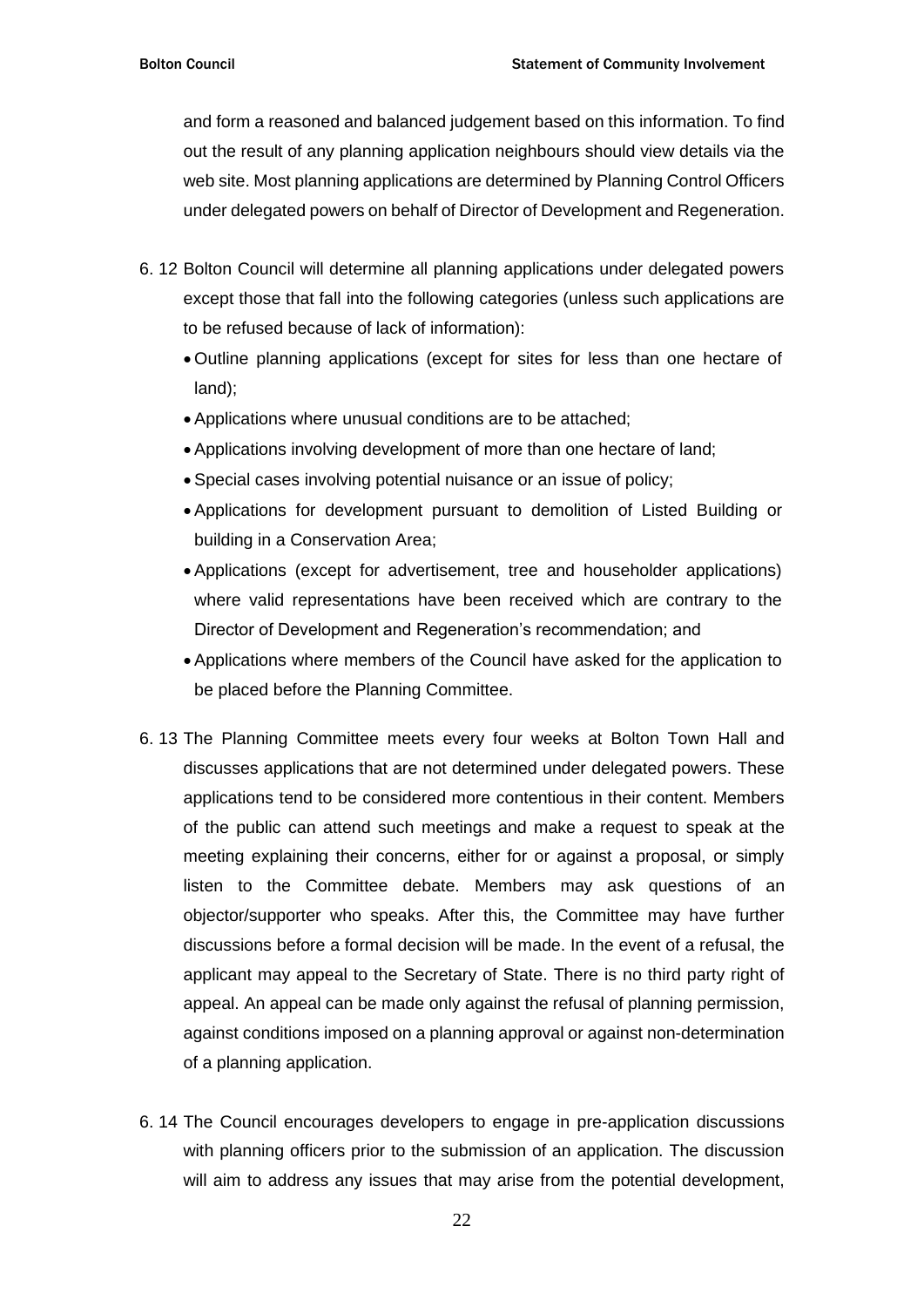ensuring that the correct supporting information is gathered and taken into account in preparing the proposal, with the overall aim of ensuring that the application can progress through the planning process with a greater degree of certainty.

- 6. 15 As a means of promoting a more transparent and accountable planning system Bolton Council encourage developers to carry out their own pre-application consultation exercises on major development proposals. Although this is not a statutory requirement it does aim to build on the minimum consultation requirements and in particular encourage more pre-application discussions and earlier community consultation. Although there is no legal obligation for applicants to undertake any of the above steps, failure to consult properly is likely to lead to objections being made by interested parties, which could be material to the determination of the application. The Council regards such an approach as a way of avoiding unnecessary objections being made at a later stage and is therefore in the applicant's best interest. Developers are encouraged to undertake consultation that they consider most appropriate to their case. The Council consider that it is for developers to determine the extent and preferred methods used for consultation. Possible examples of consultation that could be useful include:
	- Making detailed proposals available for public view at the site (e.g. drawings, photo montages and sketched mounted on the site boundary, including 3D representations where possible);
	- Public exhibitions;
	- Circulate a leaflet or letter outlining the proposals within the vicinity;
	- Arrange a meeting with groups in the community (e.g. Parish Council, residents associations, interested parties, ward councillors, neighbours), giving sufficient advance notice; and
	- Hold interactive workshops to elicit feedback from the community
	- Discussions with the highways agency where proposals may affect a trunk road either directly or indirectly as a result of development generated traffic.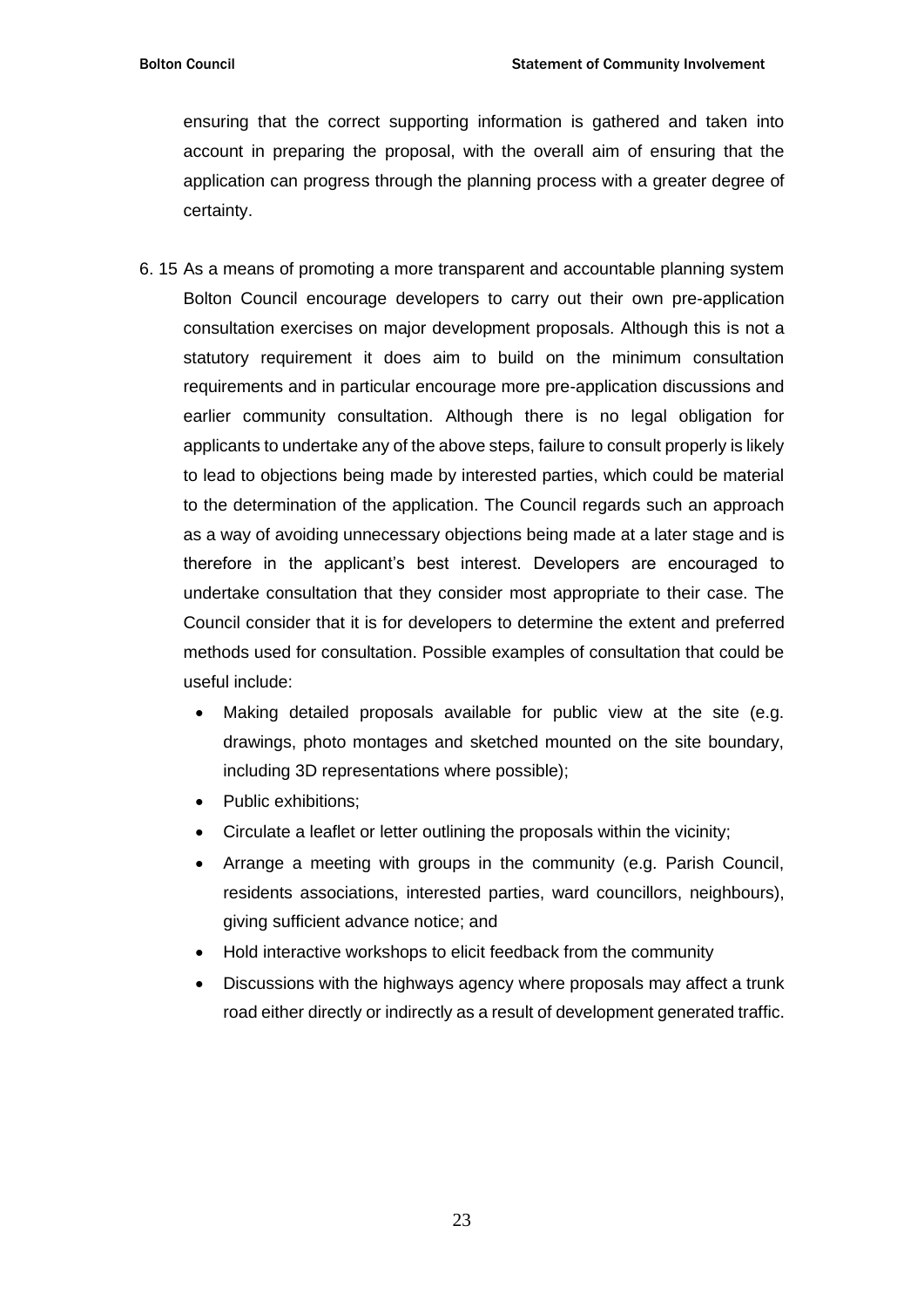#### **Monitoring and Review**

7.1 The Council will monitor and evaluate the effectiveness of the provisions in the SCI in informing the preparation and review of LDDs and providing the community in the Borough with effective and continuing opportunities for involvement. As part of this process any LDD produced will be accompanied by a statement of compliance which will outline the ways in which the SCI has been followed and the benefits that have occurred from its use. The SCI will then be reviewed as and when necessary to ensure that it is effective. The need for a review may be triggered by a number of factors such as the proposed engagement methods not working effectively, evidence suggesting certain sectors of the community are not being reached, or new developments in community techniques that need to be taken into consideration in the SCI. Any changes made will be reported in the Annual Monitoring Report (AMR).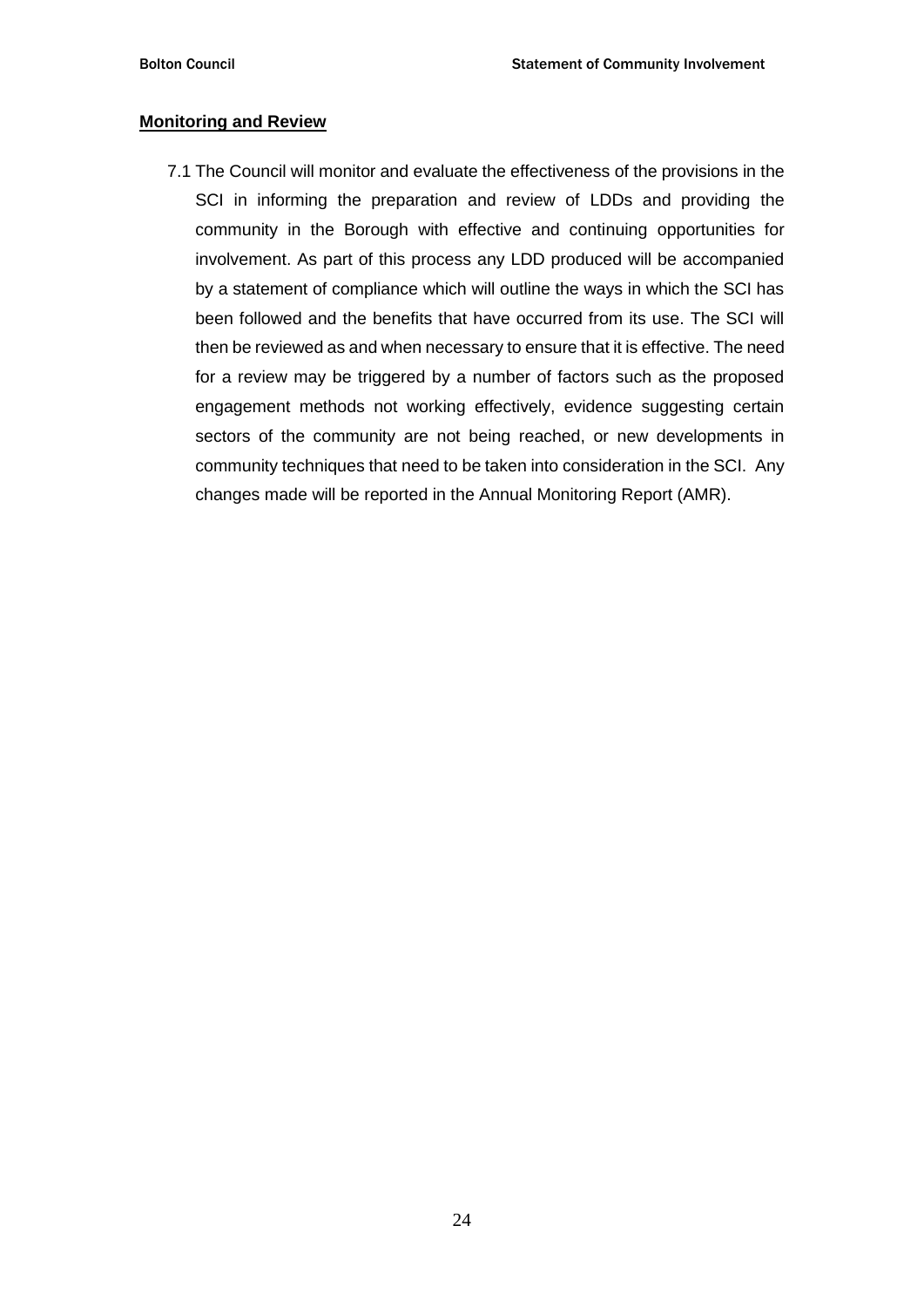# **Appendix 1 – Potential Consultation Methods**

| <b>Consultation Method</b>                                                                                                                     | <b>Resources Needed</b>                                                                                                     | Overview                                                                                                                                                                                                                                                                                                                                                                                                                                                                                                                                                                                                                                                                                                                                                               |
|------------------------------------------------------------------------------------------------------------------------------------------------|-----------------------------------------------------------------------------------------------------------------------------|------------------------------------------------------------------------------------------------------------------------------------------------------------------------------------------------------------------------------------------------------------------------------------------------------------------------------------------------------------------------------------------------------------------------------------------------------------------------------------------------------------------------------------------------------------------------------------------------------------------------------------------------------------------------------------------------------------------------------------------------------------------------|
| Council's Website -<br>www.bolton.gov.uk<br>and e-mail shot                                                                                    | Low - Staff time and costs (no<br>printing, postage, data entry<br>charges)                                                 | This method can be used as both a consultation and participation tool and is available<br>to a wide cross section of society. The internet is often the first port of call for people<br>interested in seeking up to date information, and for making representations online.<br>Documents will be available in pdf format for greater accessibility and to be more user<br>friendly. This fulfils part of the minimum statutory requirements under the 2004 Act.<br>The website is seen as an effective way of initiating and maintaining community<br>interest and involvement. This method will benefit the efficiency of the consultation<br>system for officers as they can then link this directly into a database, reducing lengthy<br>data inputting sessions. |
| Social media                                                                                                                                   | Low - Staff time and costs                                                                                                  | News on consultation on Development Plan Documents and Supplementary Planning<br>Documents can be disseminated through the council's existing social media platforms<br>eg Facebook and Twitter. This method helps to raise awareness on planning issues<br>among sectors of the population who tend to have lower participation in planning eg<br>younger people. It should be recognised that this is not a form of consultation in itself<br>but a way of promoting the consultation                                                                                                                                                                                                                                                                                |
| Media - local/national<br>specialist<br>press,<br>magazines,<br>planning<br>radio, and TV, Bolton<br>Scene,<br>Area<br>and<br>Forum newsletter | Low - Staff time                                                                                                            | Adverts can be placed in the press prior to consultation stages to notify members of<br>the public and organisations of how to get involved and how to make comments (as<br>set out in the regulations). Local newspapers and radio stations will receive media<br>releases outlining the latest consultation stage and what the issues or proposals are.<br>This method helps to raise awareness and publicises any specific opportunities to get<br>involved in the process. The main benefits of this process are that a wide audience<br>can be reached in a form that is familiar in format. It should be recognised that this is<br>not a form of consultation in itself but a way of promoting the consultation.                                                |
| Poster campaigns and<br>leaflets/brochures                                                                                                     | Medium<br>Staff<br>time,<br>production<br>(cheaper<br>costs<br>producing<br>than<br>full<br>but costs<br>documents),<br>are | Leaflets and posters are both a form of notification and way of raising awareness of<br>consultation. This process is particularly appropriate for members of the public and<br>'seldom heard' groups, who may not be on the existing consultation lists. Posters and<br>leaflets provide a means to publicise basic information and inform the public about                                                                                                                                                                                                                                                                                                                                                                                                           |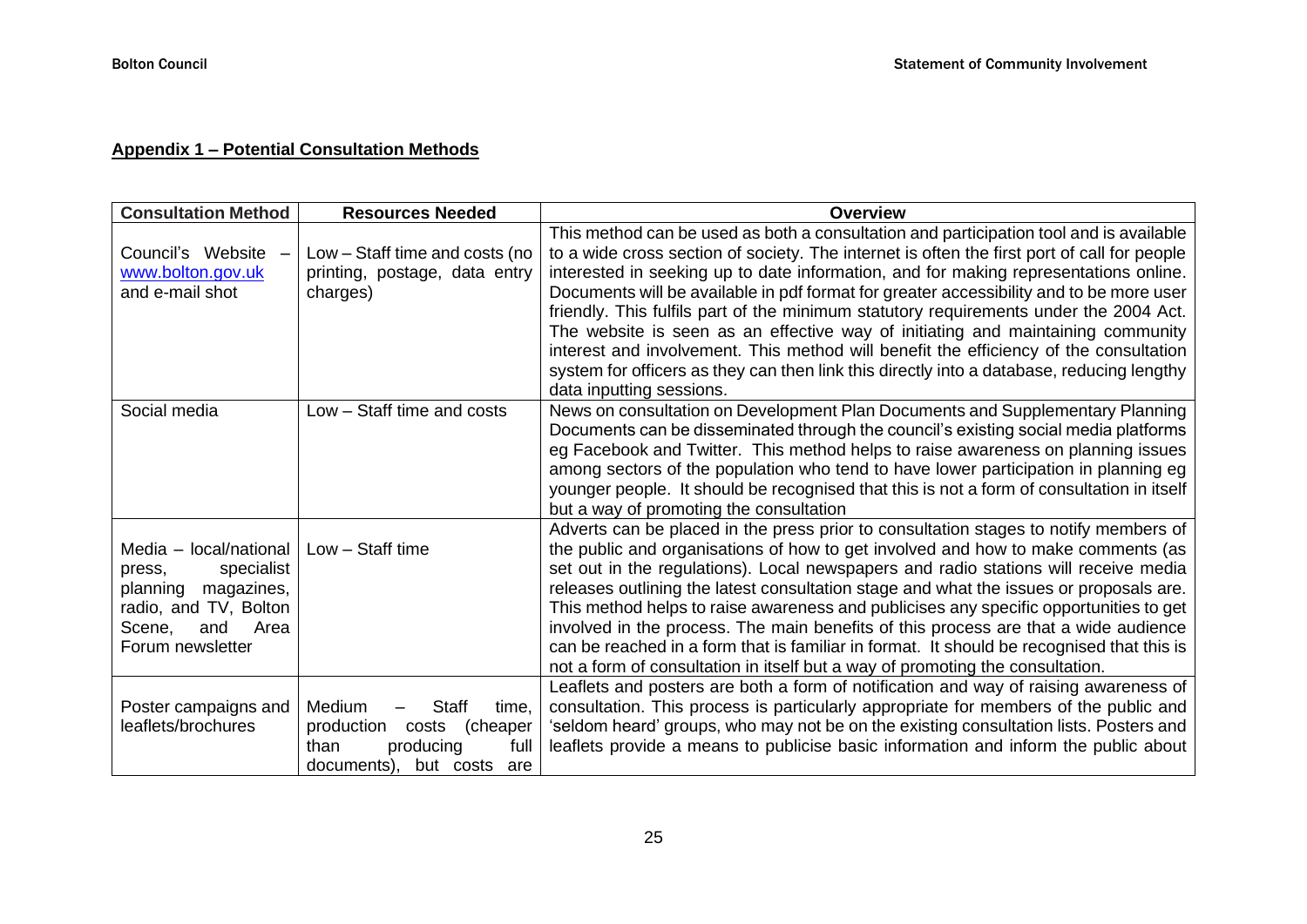|                                                                                                                                                              | dependant<br>what<br><b>on</b><br>distribution method is used | further opportunities to get involved and to advertise up-coming events. A large<br>number of leaflets may need to be distributed to get a reasonable return.                                                                                                                                                                                                                                                                                                                                                                                                                                                                                                                                                                                                                                                                                                                                                            |
|--------------------------------------------------------------------------------------------------------------------------------------------------------------|---------------------------------------------------------------|--------------------------------------------------------------------------------------------------------------------------------------------------------------------------------------------------------------------------------------------------------------------------------------------------------------------------------------------------------------------------------------------------------------------------------------------------------------------------------------------------------------------------------------------------------------------------------------------------------------------------------------------------------------------------------------------------------------------------------------------------------------------------------------------------------------------------------------------------------------------------------------------------------------------------|
| Development<br>Plan I<br>Consultation<br>Database                                                                                                            | Low                                                           | During the consultation process for previous development plans, the Council<br>established a comprehensive database that contains a wide range of individuals,<br>businesses, organisations and groups that expressed an interest in, or responded to,<br>consultation exercises involving the development planning process. This database<br>has been added to through various consultation processes involving the DPDs and<br>SDPDs. This database will be used as an integral part of future consultation and<br>community participation exercises. The database will continue to be used as the basis<br>for producing letters that will inform recipients of relevant stages in DPD and SPD<br>preparation. New respondents and people expressing a wish to be kept informed as<br>to the progress of DPDs and SPDs will be added to the database. The council has<br>ensured that this database is GPDR compliant |
| Public meetings/public<br>exhibitions/<br>displays/stalls/road<br>shows                                                                                      | High - Staff time/design and<br>printing costs                | This approach targets the general public, and will allow Bolton Council to take issues<br>within the borough closer to the homes of the community. This method offers a good<br>medium for disseminating information, allowing communities to air their views,<br>however, it should be remembered that attendees are self-selecting. Events may<br>need to be held over a number of days, in accessible locations appropriate for the<br>topic being discussed, and have a variety of times to ensure that all sections of the<br>community have an opportunity to attend.                                                                                                                                                                                                                                                                                                                                              |
| Documents available<br>for inspection at<br><b>Bolton Town Hall One</b><br>Stop Shop, council<br>offices and libraries<br>during set<br>consultation periods | $Low - cost of printing$<br>documents                         | A minimum statutory requirement under the 2004 Act which enables consultation<br>with the general public, local interest groups, businesses,<br>developers/landowners/agents, and people without access to a computer.                                                                                                                                                                                                                                                                                                                                                                                                                                                                                                                                                                                                                                                                                                   |
|                                                                                                                                                              |                                                               | Produce documents in alternative formats on request including large print, Braille, The<br>Talking Newspaper etc.                                                                                                                                                                                                                                                                                                                                                                                                                                                                                                                                                                                                                                                                                                                                                                                                        |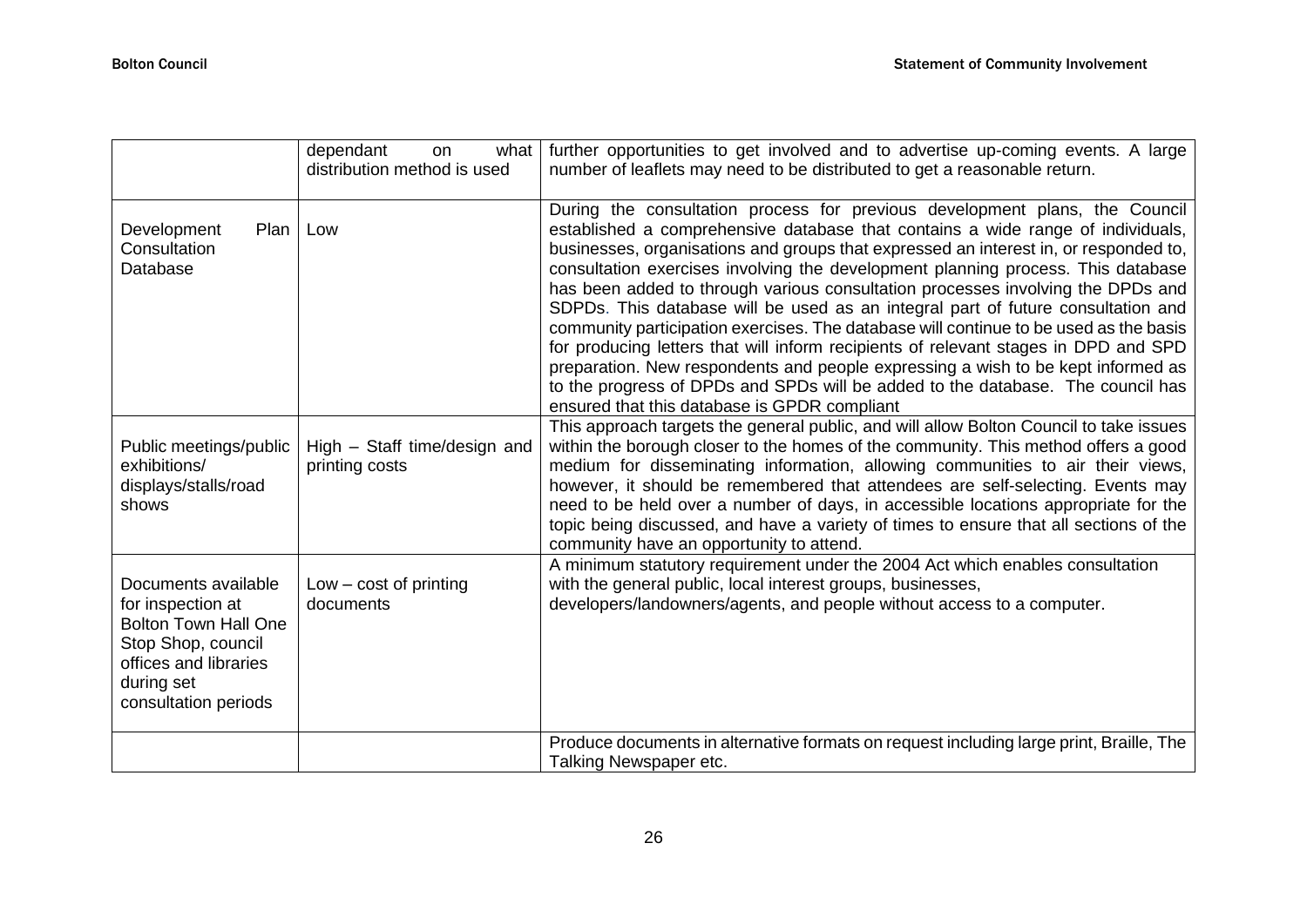| Produce documents in<br>alternative formats             | of<br>printing<br>$Low - cost$<br>documents                                           |                                                                                                                                                                                                                                                                                                                                                                                                                                                                                                                                                                                                                                                                                                        |
|---------------------------------------------------------|---------------------------------------------------------------------------------------|--------------------------------------------------------------------------------------------------------------------------------------------------------------------------------------------------------------------------------------------------------------------------------------------------------------------------------------------------------------------------------------------------------------------------------------------------------------------------------------------------------------------------------------------------------------------------------------------------------------------------------------------------------------------------------------------------------|
| telephone<br>Contact<br>number                          | High - if manned by members<br>of staff                                               | This is a way of providing up to date information to general public, interest groups,<br>businesses, and 'seldom heard' groups who don't have access to the internet. This<br>method will allow people to access and explain/clarify issues but it will not be used to<br>receive formal responses to consultation                                                                                                                                                                                                                                                                                                                                                                                     |
| Letters<br>statutory<br>to<br>bodies                    | $Low/medium - staff time$                                                             | A minimum statutory requirement under the 2004 Act, which allows consultation with<br>central, and other local authorities, as outlined in Appendix 5.                                                                                                                                                                                                                                                                                                                                                                                                                                                                                                                                                 |
| Area Forums                                             | Medium/High                                                                           | The approach allows the general public, local interest groups and 'seldom heard'<br>groups to be consulted through existing forums dealing with local issues. This is an<br>open and inclusive way for people to get involved with the process and engage in<br>debate on the issues affecting the area. It should however be noted that this form of<br>consultation is self-selecting in terms of attendees, and the event should take place<br>over a number of evenings or weekends at a relevant and easily accessed venue.<br>This approach would be especially appropriate for area-based policies.                                                                                             |
| One-to-one meetings<br>selected<br>with<br>stakeholders | High - Staff time                                                                     | This can involve local interest groups, national interest groups, businesses,<br>developers/landowners/agents, and service providers. This form of consultation is an<br>effective form of identifying key issues and involving specialist organisations on<br>specific topic areas.                                                                                                                                                                                                                                                                                                                                                                                                                   |
| <b>Focus Groups</b>                                     | High - Facilitators may be<br>needed and incentives offered<br>to get people involved | Focus group discussions can involve a number of people including local interest<br>groups, national interest groups, businesses, developers/landowners/agents, and<br>service providers. This form of consultation is useful for area-based discussions and<br>the presentation of options available. This process will raise the council's awareness<br>of local issues affecting its residents etc. This process provides an opportunity to<br>explore issues in depth but may need to be complemented by other consultation<br>methods. Bolton Council has an e-panel (panel of people willing to take part in<br>electronic surveys) which could be used to recruit for focus groups. Focus groups |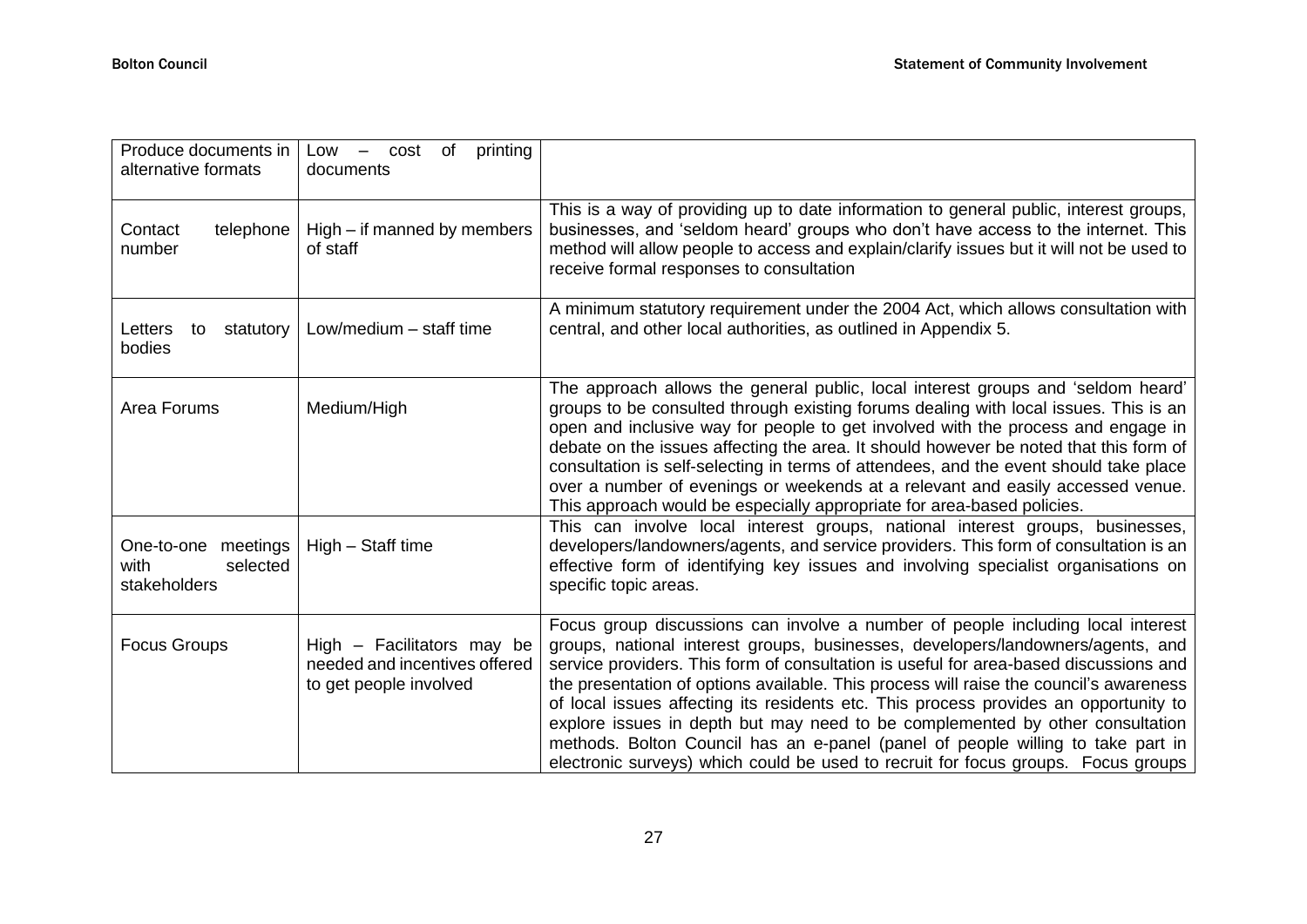|                                               |                                                                                                                                                      | can be recruited through social media. Bolton's Youth MPs can help to reflect the                                                                                                                                                                                                                                                                                                                                                                                                                                                                                                                                                                                                                                                               |
|-----------------------------------------------|------------------------------------------------------------------------------------------------------------------------------------------------------|-------------------------------------------------------------------------------------------------------------------------------------------------------------------------------------------------------------------------------------------------------------------------------------------------------------------------------------------------------------------------------------------------------------------------------------------------------------------------------------------------------------------------------------------------------------------------------------------------------------------------------------------------------------------------------------------------------------------------------------------------|
|                                               |                                                                                                                                                      | views of young people.                                                                                                                                                                                                                                                                                                                                                                                                                                                                                                                                                                                                                                                                                                                          |
| Planning for Real -<br>Interactive workshops  | High - All materials/models<br>would need to be provided<br>and facilitators employed.                                                               | This consultation concept will largely involve the general public and local interest<br>groups. This consultation method helps people to engage in the issues and provides<br>a way of recording preferences. These workshops tend to use maps, 3D models or<br>plans onto which all community members are able to place their ideas, suggestions,<br>comments and actions for the future of the area. This process requires the appropriate<br>involvement of people and significant preparation to allow the method to work<br>effectively. This approach could be considered for use with the site-specific DPDs and<br>SPDs, at the evidence gathering stage. This method could be used as an alternative<br>to staffed Public Exhibitions. |
| <b>Planning Aid</b>                           | Low                                                                                                                                                  | Provides people with independent advice from qualified planners and offers an<br>alternative to asking Council officers for assistance in understanding a planning<br>application or development plan proposal. Can assist hard to reach groups and others<br>in taking part in the plan preparation or planning application process. However, it is<br>only available to deprived groups or individuals. Impartial advice provides a key<br>means of community empowerment and involvement in the planning process. It is<br>envisaged that this service can be used at each stage of DPD and SPD production<br>involving the public and as part of the public consultation process on planning<br>applications.                               |
| Questionnaires<br><b>or</b><br>response forms | Medium – printing costs, staff<br>time (costs will vary<br>depending upon<br>methodology, for example,<br>post/electronic/face to<br>face/telephone) | This method could be used as a consultation method for both DPDs and SPDs. This<br>is an easy method to administer as the questionnaire can be used to standardise the<br>format of responses therefore allowing easier analysis and assessment of the<br>responses. It can encourage people to consider specific issues or options that they<br>may not have thought about otherwise. This method although simple is probably not<br>the best way to engage individuals who prefer to respond in greater detail.<br>Questionnaires could also be administered using some of the above methods, for<br>example, website/e-mail survey, distributed at public meetings or area forums.<br>Questionnaires should normally be based on-line.       |

Work on the Local Plan will be carried out by the Strategy Team. There are a number of consultation methods suggested in the document that require different levels of resource, both financially and in terms of officer time. Staff time spent on consultation will need to be balanced with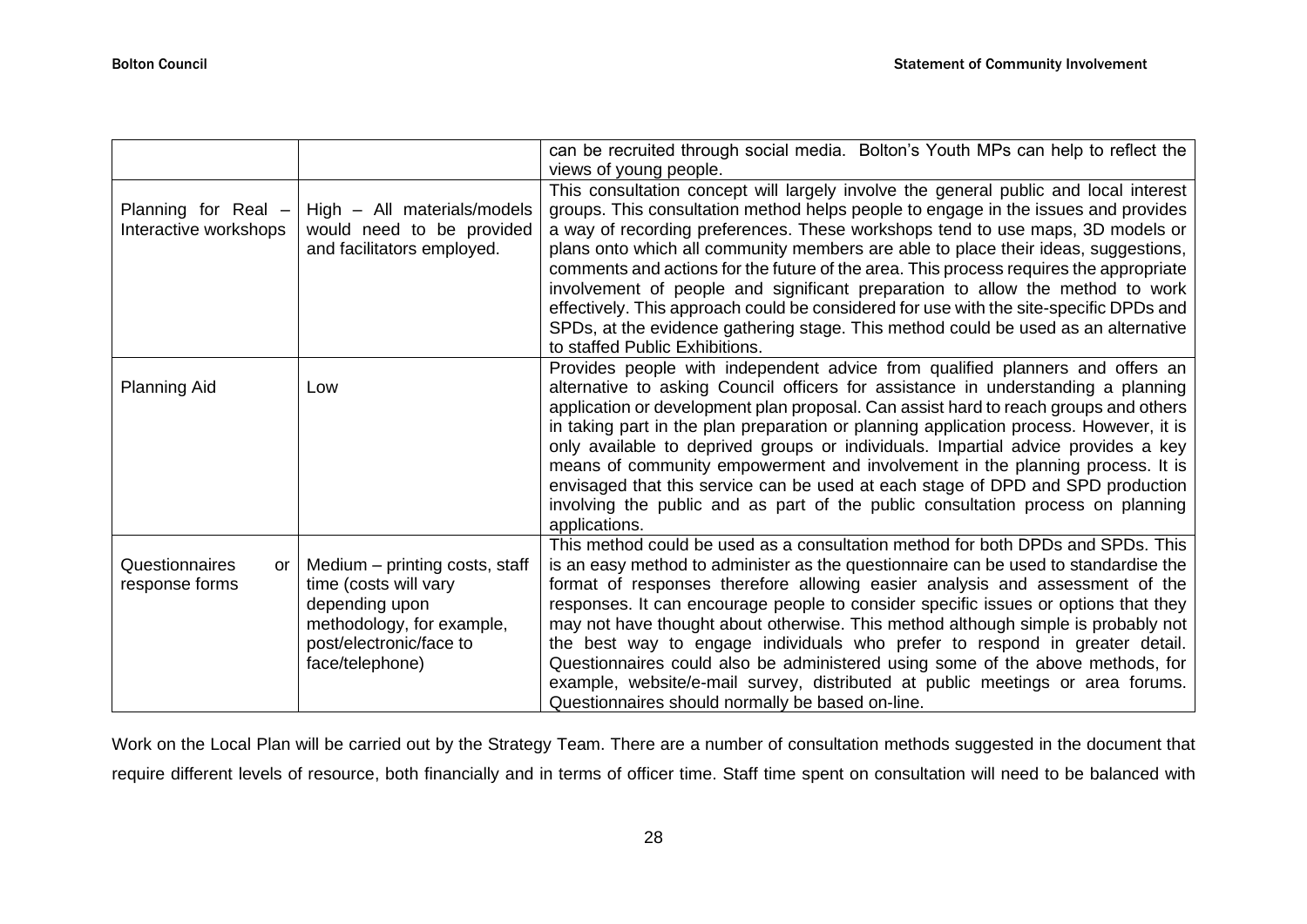other workload commitments. The Council will use the consultation methods that are appropriate in terms of scale for each DPD and SPD. In terms of consultation on planning applications, the Council has set targets that it adheres to in the determination of planning applications. The Council will encourage developers to carry out consultation themselves, before they submit their application to save on resources.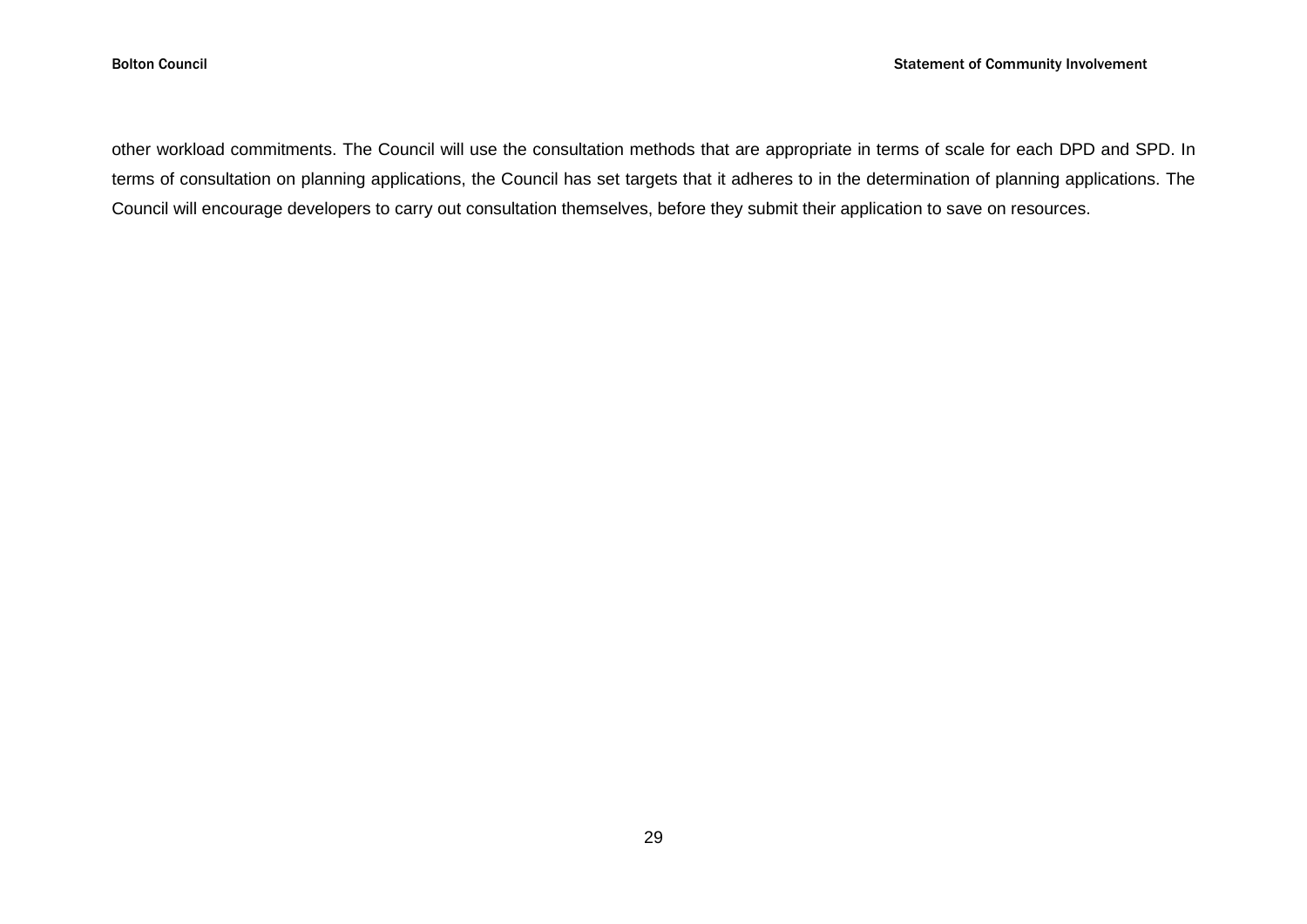# **Appendix 2 – Potential Methods of Consultation on Development Plan Documents**

|                                                                                                     | <b>Stages</b>                                        |                                                            |                 |  |  |  |
|-----------------------------------------------------------------------------------------------------|------------------------------------------------------|------------------------------------------------------------|-----------------|--|--|--|
|                                                                                                     |                                                      |                                                            |                 |  |  |  |
| <b>Consultation Methods</b>                                                                         | <b>Public participation in</b><br>preparation of DPD | <b>Consultation on "Proposed</b><br><b>Submission" DPD</b> | <b>Adoption</b> |  |  |  |
| Councils<br>Website<br>www.bolton.gov.uk                                                            |                                                      |                                                            | $\star$         |  |  |  |
| Social media                                                                                        | $\star$                                              | $\star$                                                    | $\star$         |  |  |  |
| Media - local/national<br>press,<br>Bolton Scene, specialist planning<br>magazines, radio, and TV   | $\star$                                              | $\star$                                                    | $\star$         |  |  |  |
| campaigns<br>Poster<br>and<br>leaflets/brochures                                                    | $\star$                                              | $\star$                                                    |                 |  |  |  |
| Development Plan Consultation<br>Database                                                           | $\star$                                              | $\star$                                                    | $\star$         |  |  |  |
| Public exhibitions/<br>displays/stalls/road shows                                                   | $\star$                                              | $\star$                                                    |                 |  |  |  |
| Paper documents available for<br>inspection at the One Stop Shop<br>during set consultation periods | $\star$                                              | $\star$                                                    | $\star$         |  |  |  |
| Produce documents in alternative<br>formats                                                         | $\star$                                              | $\star$                                                    | $\star$         |  |  |  |
| Contact telephone number                                                                            | $\star$                                              | $\star$                                                    | $\star$         |  |  |  |
| Letters to statutory bodies                                                                         | $\star$                                              | $\star$                                                    | $\star$         |  |  |  |
| Public Meetings/Area Forums                                                                         | $\star$                                              | $\star$                                                    |                 |  |  |  |
| One-to-one<br>meetings<br>with<br>selected stakeholders                                             | $\star$                                              | $\star$                                                    |                 |  |  |  |
| Focus Groups - for example,<br>Young Peoples Panel                                                  | $\star$                                              |                                                            |                 |  |  |  |
| Planning for Real - Interactive<br>workshops                                                        | $\star$                                              |                                                            |                 |  |  |  |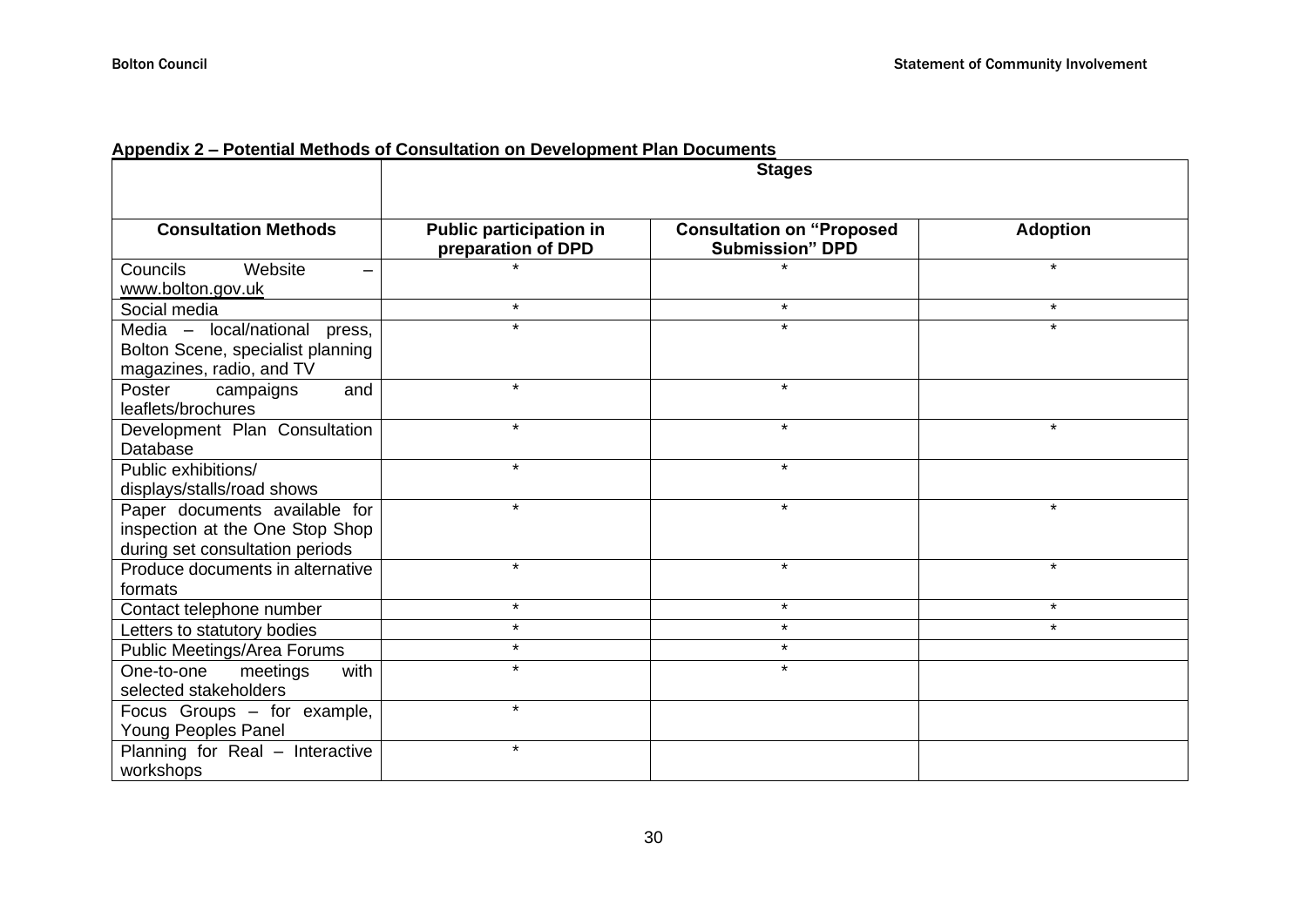| <b>Planning Aid</b>     |    |          |  |  |
|-------------------------|----|----------|--|--|
| Questionnaires<br>forms | or | response |  |  |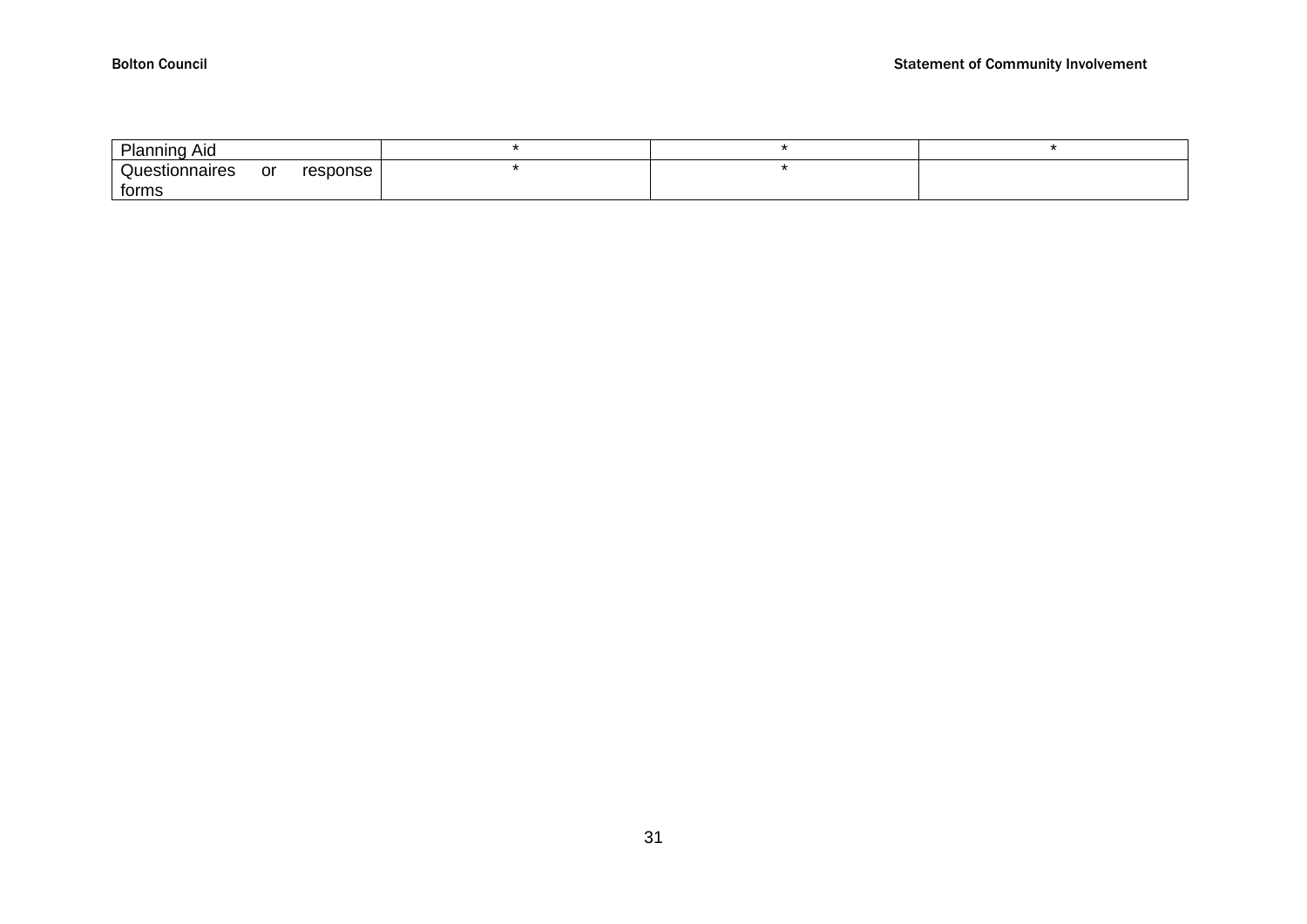# **Appendix 3 – Potential Methods of Consultation on Supplementary Planning Documents**

|                                                                                                                             | <b>Thematic/topic based</b>                                    |                                     |                 | <b>Site Specific</b>                                           |                                     |                 |
|-----------------------------------------------------------------------------------------------------------------------------|----------------------------------------------------------------|-------------------------------------|-----------------|----------------------------------------------------------------|-------------------------------------|-----------------|
|                                                                                                                             | <b>Stages</b>                                                  |                                     |                 | <b>Stages</b>                                                  |                                     |                 |
| <b>Consultation Methods</b>                                                                                                 | <b>Public</b><br>participation in<br><b>SPD</b><br>preparation | <b>Consultation on</b><br>draft SPD | <b>Adoption</b> | <b>Public</b><br>participation in<br><b>SPD</b><br>preparation | <b>Consultation on</b><br>draft SPD | <b>Adoption</b> |
| Website<br>Councils<br>www.bolton.gov.uk and e-<br>mail shot                                                                |                                                                | $\star$                             | $\star$         |                                                                | $\star$                             | $\star$         |
| Social media                                                                                                                | $\star$                                                        | $\star$                             | $\star$         | $\star$                                                        | $\star$                             | $\star$         |
| local/national<br>Media<br>$\overline{\phantom{a}}$<br>press, specialist planning<br>magazines, radio, and TV               | $\star$                                                        | $\star$                             | $\star$         | $\star$                                                        | $\star$                             | $\star$         |
| Poster campaigns and<br>leaflets/brochures                                                                                  | $\star$                                                        | $\star$                             |                 | $\star$                                                        | $\star$                             |                 |
| Plan<br>Development<br><b>Consultation Database</b>                                                                         | $\star$                                                        | $\star$                             |                 | $\star$                                                        | $\star$                             |                 |
| Public exhibitions/<br>displays/stalls/road<br>shows                                                                        | $\star$                                                        | $\star$                             |                 | $\star$                                                        | $\star$                             |                 |
| Documents available for<br>Council<br>inspection<br>at<br>offices<br>and<br>libraries<br>during set consultation<br>periods |                                                                | $\star$                             | $\star$         |                                                                | $\star$                             | $\star$         |
| in<br>documents<br>Produce<br>alternative formats                                                                           | $\star$                                                        | $\star$                             | $\star$         | $\star$                                                        | $\star$                             | $\star$         |
| telephone<br>Contact<br>number                                                                                              | $\star$                                                        | $\star$                             | $\star$         | $\star$                                                        | $\star$                             | $\star$         |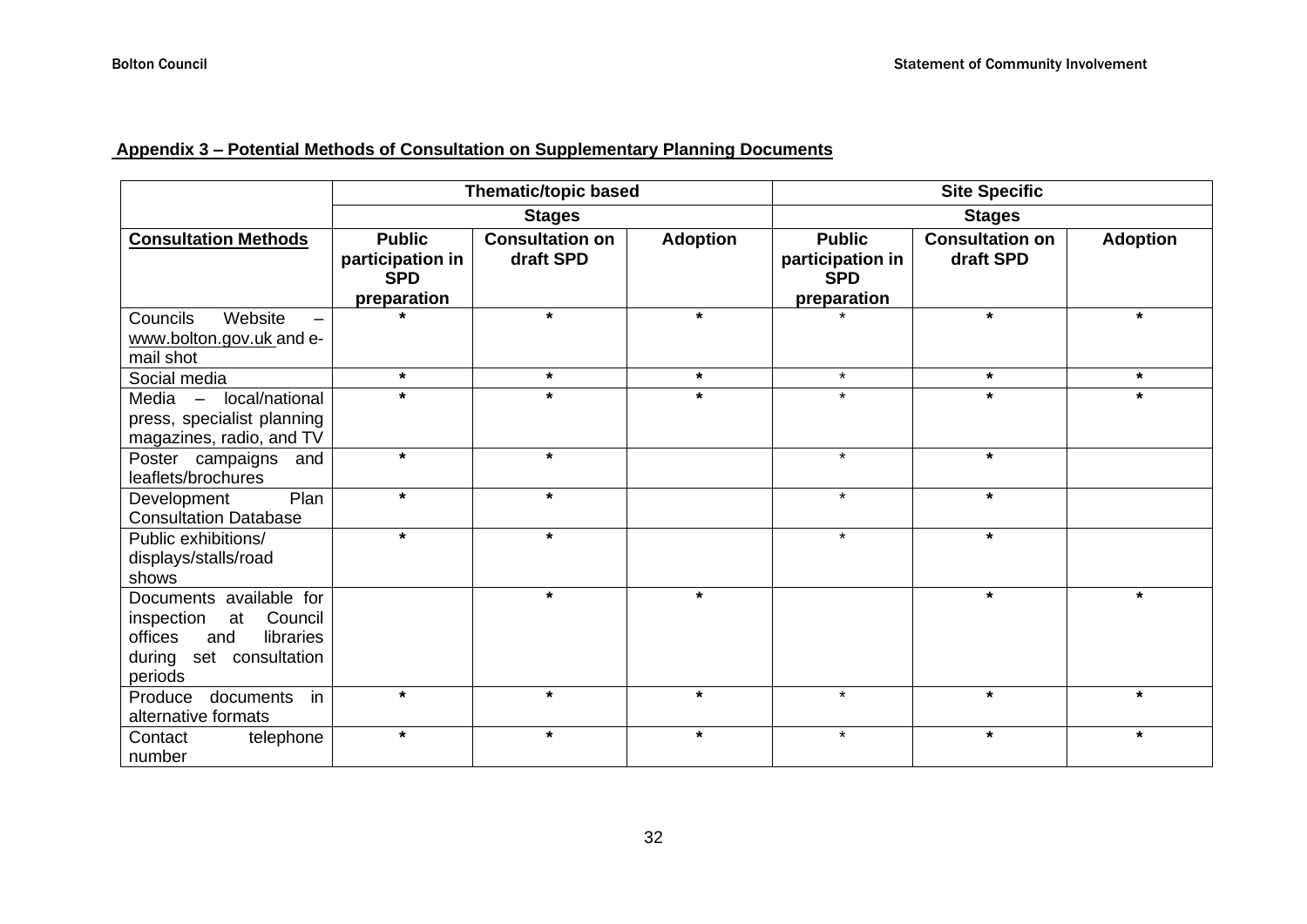| Letters to statutory bodies                         | $\star$ | ÷       | * | $\star$ | $\star$ |  |
|-----------------------------------------------------|---------|---------|---|---------|---------|--|
| Public<br>Meetings/Area                             |         |         |   | $\star$ | $\star$ |  |
| Forums                                              |         |         |   |         |         |  |
| One-to-one meetings with                            | $\star$ | $\star$ |   | $\star$ | $\star$ |  |
| selected stakeholders                               |         |         |   |         |         |  |
| Focus Groups -<br>for                               | $\star$ |         |   | $\star$ |         |  |
| example, Young Peoples                              |         |         |   |         |         |  |
| panel                                               |         |         |   |         |         |  |
| Planning<br>Real<br>for<br>$\overline{\phantom{m}}$ | $\star$ |         |   | $\star$ |         |  |
| Interactive workshops                               |         |         |   |         |         |  |
| <b>Planning Aid</b>                                 |         |         |   |         |         |  |
| Questionnaires<br><b>or</b>                         | $\star$ | $\star$ |   | $\star$ | $\star$ |  |
| response forms                                      |         |         |   |         |         |  |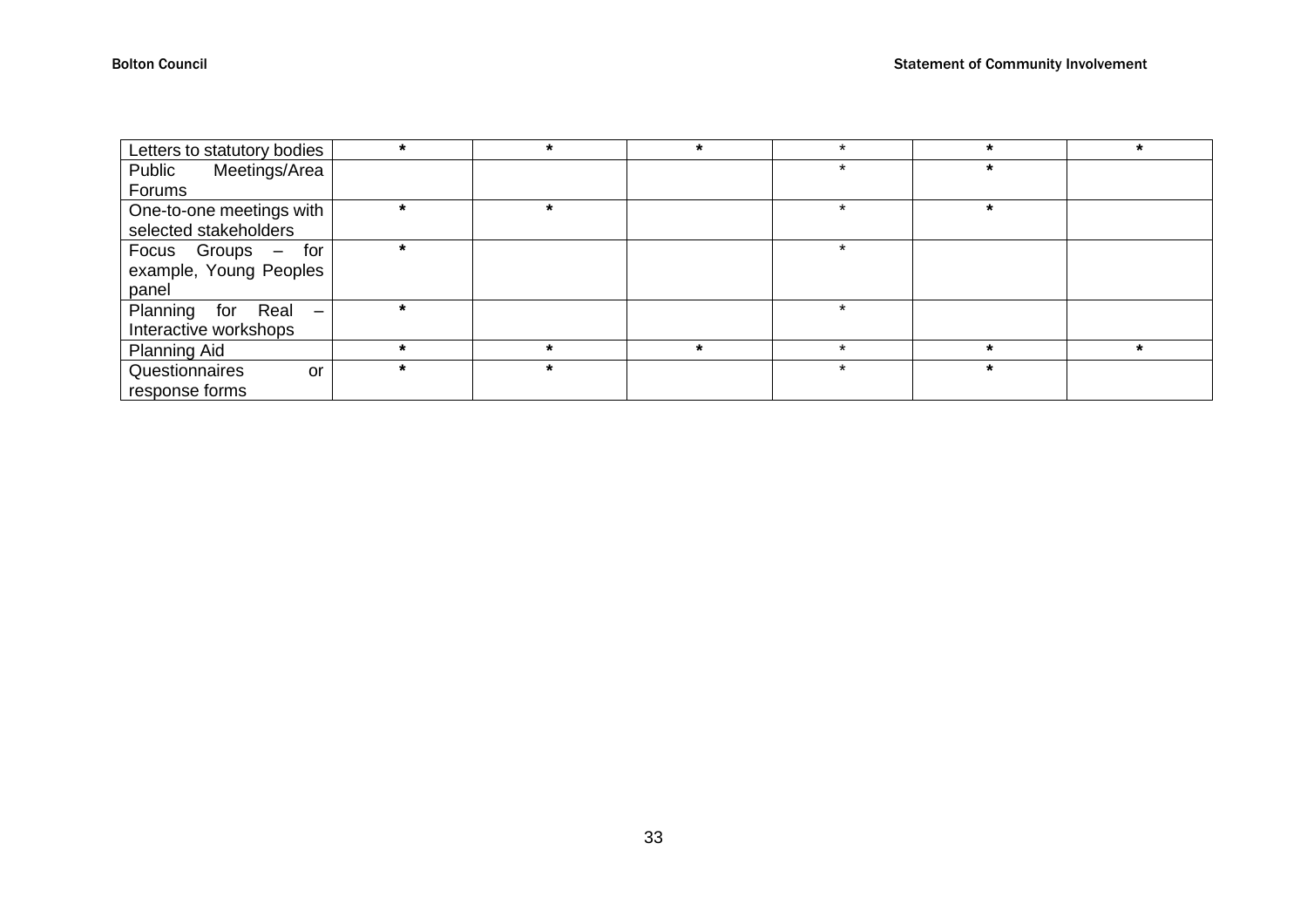# **Appendix 4 – Potential methods of publicity by Bolton Council on Neighbourhood Plans**

|                                                                                                                 | <b>Stages</b>                    |                               |                                                                |            |                       |                            |
|-----------------------------------------------------------------------------------------------------------------|----------------------------------|-------------------------------|----------------------------------------------------------------|------------|-----------------------|----------------------------|
| <b>Consultation methods</b>                                                                                     | Designation of<br>area and forum | Submission of<br>plan / order | Publication of<br>examiner's<br>report and<br>council decision | Referendum | Referendum<br>outcome | Making the Plan /<br>Order |
| Councils Website -<br>www.bolton.gov.uk                                                                         | $*$                              | $\ast$                        | $\ast$                                                         | $\ast$     | $\ast$                | $\ast$                     |
| Social media                                                                                                    | $\ast$                           | $*$                           | $*$                                                            | $*$        | $\ast$                | $\ast$                     |
| Media - local/national<br>press, specialist planning<br>magazines, radio, and TV                                | $*$                              | $\ast$                        | $\ast$                                                         | $\ast$     | $\ast$                | $\ast$                     |
| Development Plan<br><b>Consultation Database</b>                                                                | $\ast$                           | $\ast$                        | *                                                              | $\ast$     | $\ast$                | $\ast$                     |
| Documents available for<br>inspection at Council<br>offices and libraries<br>during set consultation<br>periods | $\ast$                           | $\ast$                        | $\ast$                                                         | $\ast$     | $\ast$                | $\ast$                     |
| Produce documents in<br>alternative formats                                                                     | $\ast$                           | $\ast$                        | $\ast$                                                         | $\ast$     | $\ast$                | $\ast$                     |
| Contact telephone no                                                                                            | $*$                              | $\ast$                        | $\ast$                                                         | $\ast$     | $\ast$                | $\ast$                     |
| Letters to statutory bodies                                                                                     | $\ast$                           | $\ast$                        | $\ast$                                                         | $\ast$     | $\ast$                | $\ast$                     |
| Public Meetings/Area<br>Forums                                                                                  | $\ast$                           | $\ast$                        | *                                                              | $\ast$     | $\ast$                | $\ast$                     |
| One-to-one meetings with<br>selected stakeholders                                                               | $\ast$                           | $\ast$                        | $\ast$                                                         | $\ast$     | $\ast$                | $\ast$                     |
| Questionnaires or<br>response forms                                                                             | $*$                              | $\ast$                        |                                                                |            |                       |                            |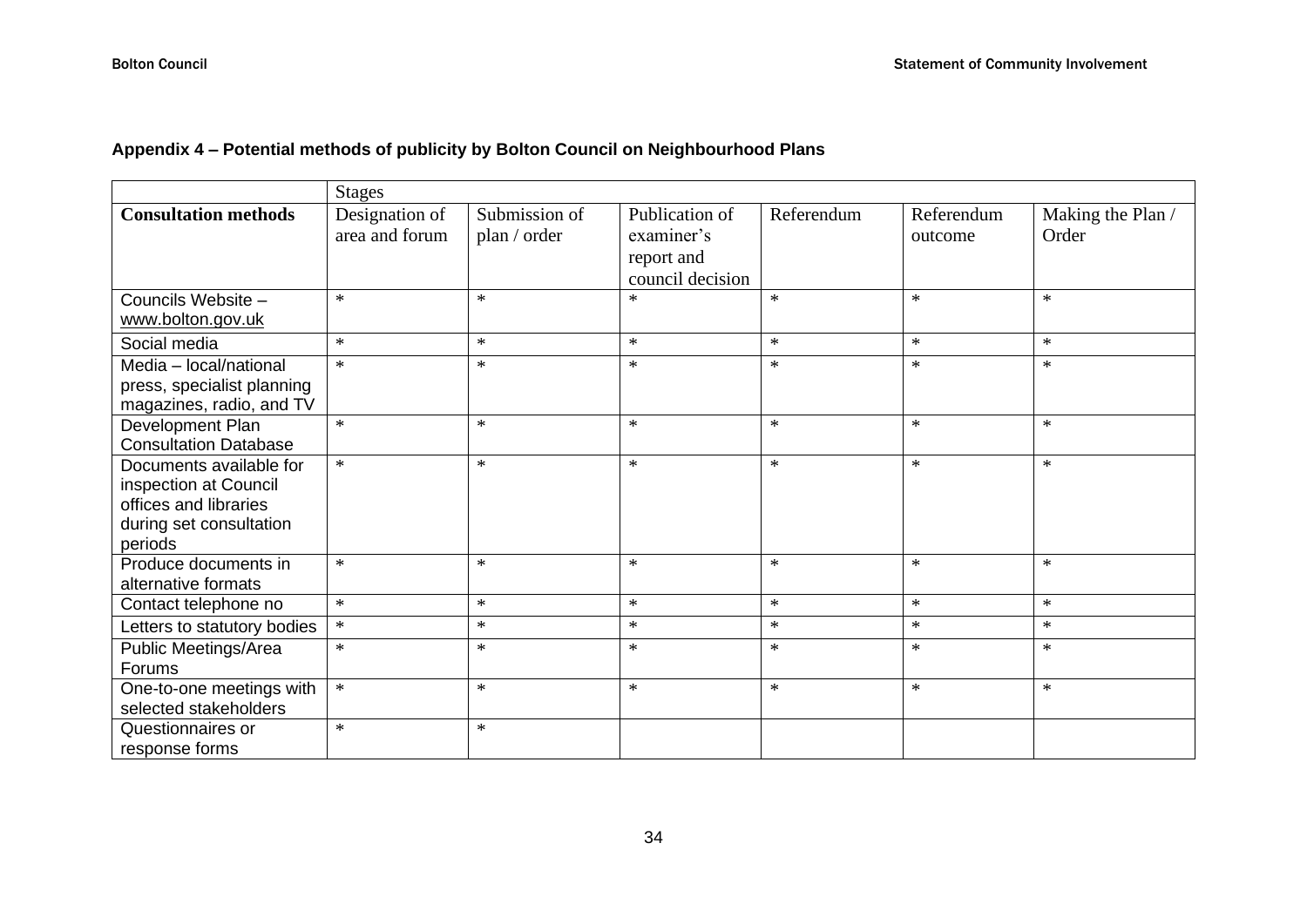This table refers only to Bolton Council's responsibility for consultation and publicity. It does not include consultation and publicity that might be carried out by a town council or neighbourhood forum.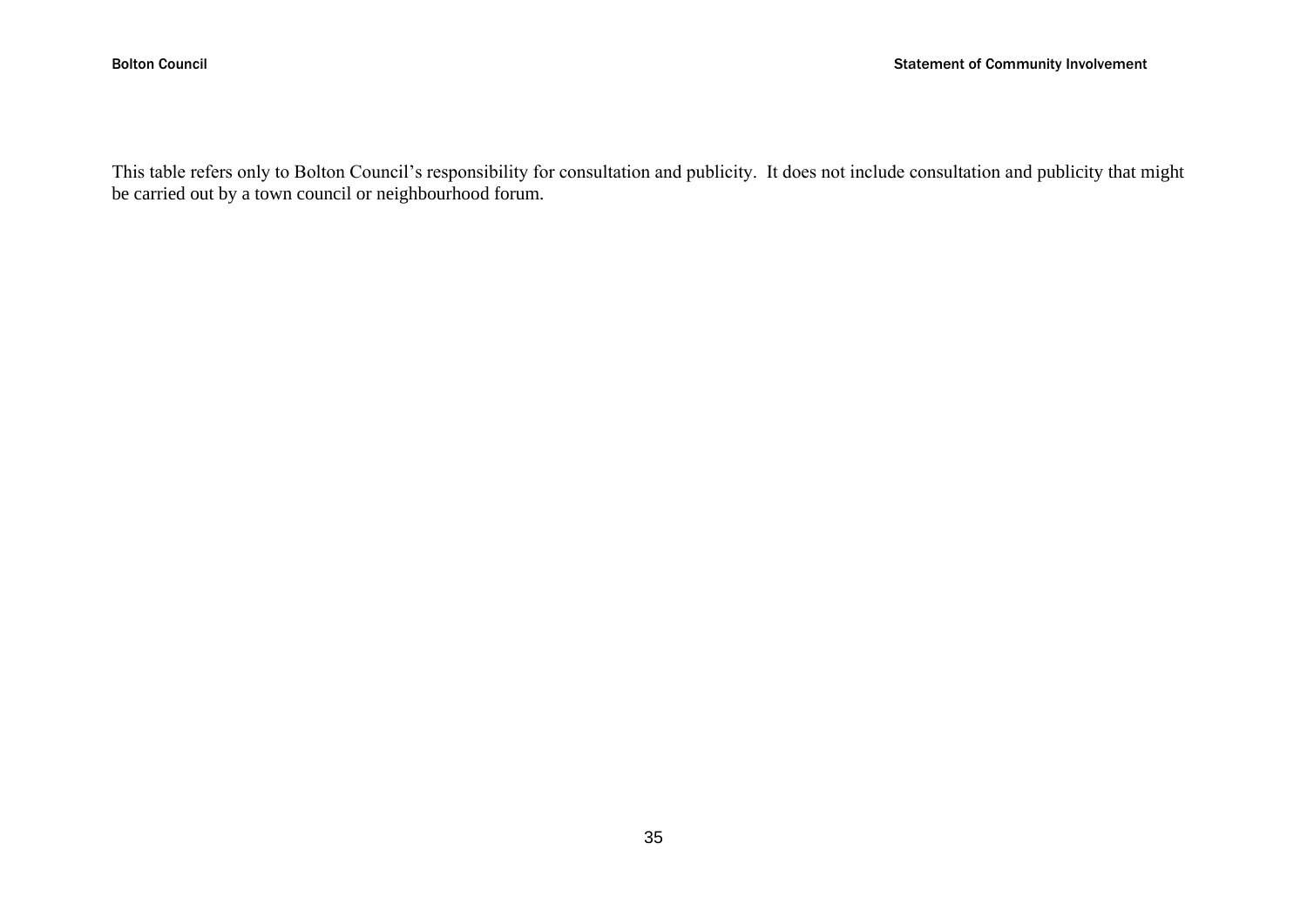# **Appendix 5 – Consultee list**

#### **Specific Consultation Bodies**

The following bodies are specific consultation bodies and will be consulted by the council in accordance with the Planning and Compulsory Purchase Act 2004 and the Town and Country Planning (Local Development) (England) Regulations 2004, as amended in 2008 and 2009:

- A relevant authority, any part of whose area is in or adjoins the area of the local planning authority, including:
	- Adlington Town Council
	- Blackburn with Darwen Borough Council
	- Blackrod Town Council
	- Bury Metropolitan Borough Council
	- Chorley Council
	- Haigh Parish Council
	- Horwich Town Council
	- Lancashire County Council
	- North Turton Parish Council
	- Salford City Council
	- Westhoughton Town Council
	- Wigan Metropolitan Borough Council
- Bolton Clinical Commissioning Group
- British Telecommunications PLC
- Canal and River Trust
- EE
- Electricity North West
- Environment Agency
- Historic England
- Highways England
- Mobile Operators Association
- National Grid
- Natural England
- Network Rail
- O2 (UK) LTD
- The Coal Authority
- Homes England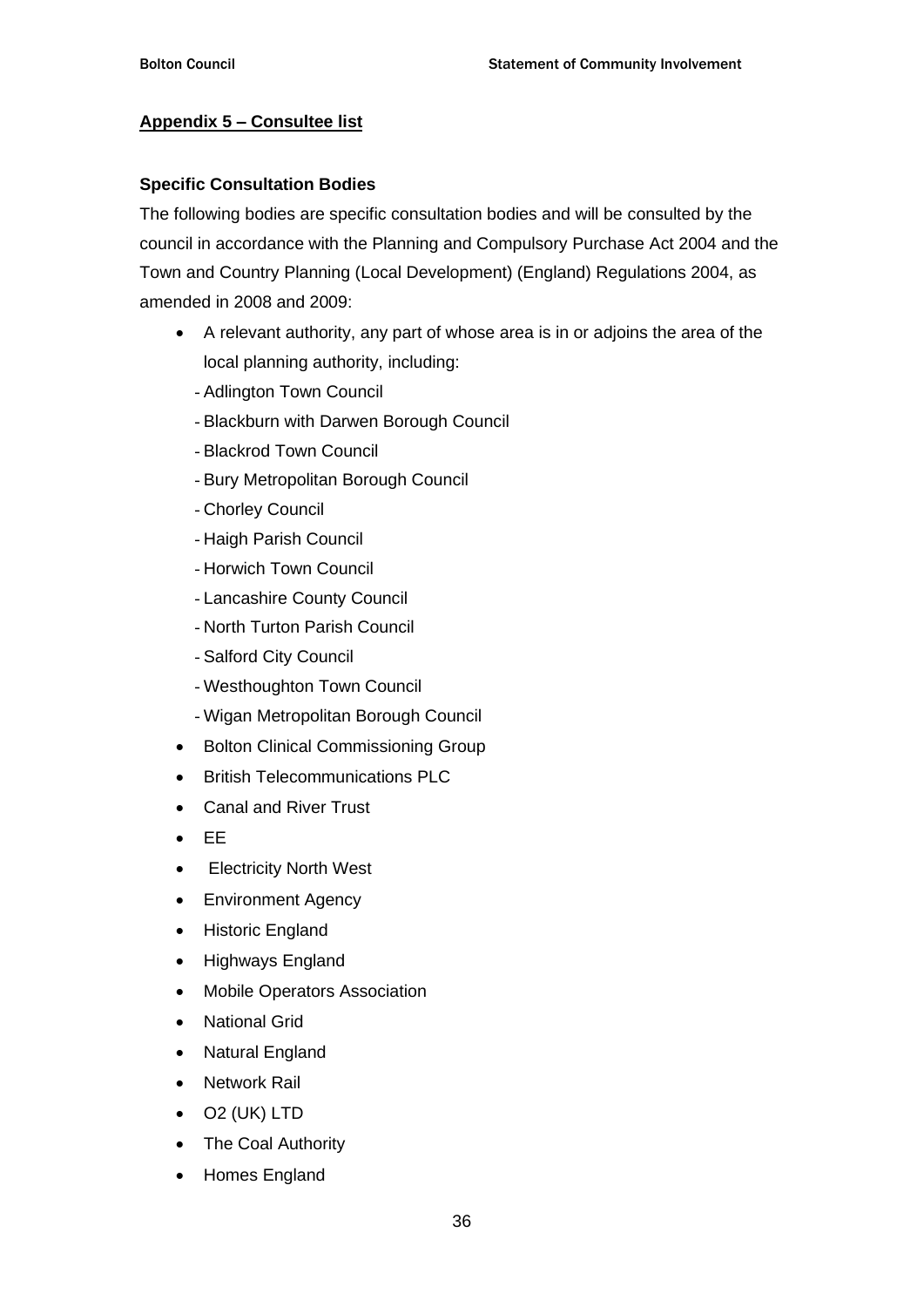- Transport for Greater Manchester
- United Utilities PLC
- Vodafone LTD
- 3 LTD

#### **Government Departments**

The Council will consult with the following Government Departments, where appropriate:

- Ministry of Defence
- Department for Business, Energy and Industrial Strategy
- Department for Communities and Local Government
- Department for Culture, Media and Sport
- Department for Education
- Department for Environment, Food and Rural Affairs
- Department for Transport
- Department for Work and Pensions
- Department of Health
- HM Treasury
- Ministry of Justice
- The Home Office

## **General Consultation Bodies**

The following are defined as general consultation bodies and will be consulted, as appropriate, in accordance with the Town and Country Planning (Local Development) (England) Regulations 2004, as amended in 2008 and 2009:

- Voluntary bodies some or all of whose activities benefit any part of the authority's area;
- Bodies which represent the interests of different racial, ethnic or national groups in the authority's area;
- Bodies which represent the interests of different religious groups in the authority's area;
- Bodies which represent the interests of disabled persons in the authority's area;
- Bodies which represents the interests of persons carrying on business in the authority's area.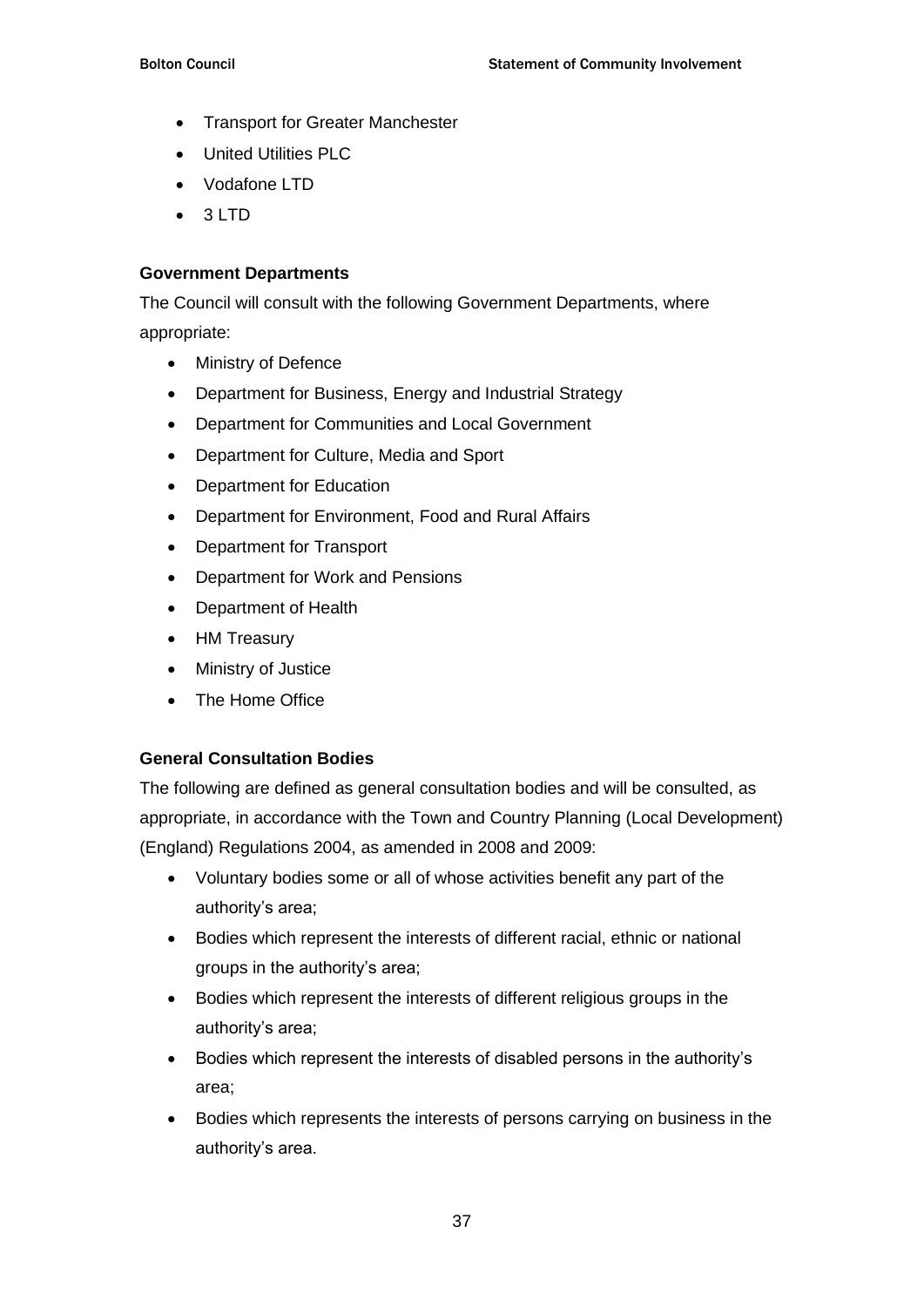#### **Appendix 6 - Glossary of Terms**

**The Act**: The Planning and Compulsory Purchase Act 2004

**Authority Monitoring Report is produced annually**: It takes into account the implementation of the local development scheme, and the extent to which policies in the Local Plan are being achieved.

**Development Plan Documents (DPDs);** are planning policy documents which make up the Local Plan. They help to guide development within a local planning authority area by setting out the detailed planning policies

**Greater Manchester Spatial Framework (GMSF);** is a DPD that will provide the overarching framework for the strategic management of sustainable growth and development across Greater Manchester.

**Independent Examination**: A procedure involving means such as discussions and informal hearings, resided over by an Inspector or a Panel of Inspectors appointed by the Secretary of State, to test the 'soundness' of the policies and proposals in the local planning authority's Development Plan Documents. Those who have made representations will have the right to be heard at this.

**Inspector's Report**: A report issued by the Inspector or Panel who conducted the Independent Examination, setting out their conclusions on the matters raised at the Examination and detailing the amendments which they require the local planning authority to make to the Development Plan Documents. .

**Local Development Scheme (LDS)**: A public statement identifying which Development Plan Documents will be produced and when.

**Planning Inspectorate (PINS)**: The Government Agency responsible for scheduling independent examinations. PINS employ the Planning Inspectors who sit on independent examinations.

**The Regulations**: Town and Country Planning (Local Plan) (England) Regulations 2012, (as amended)